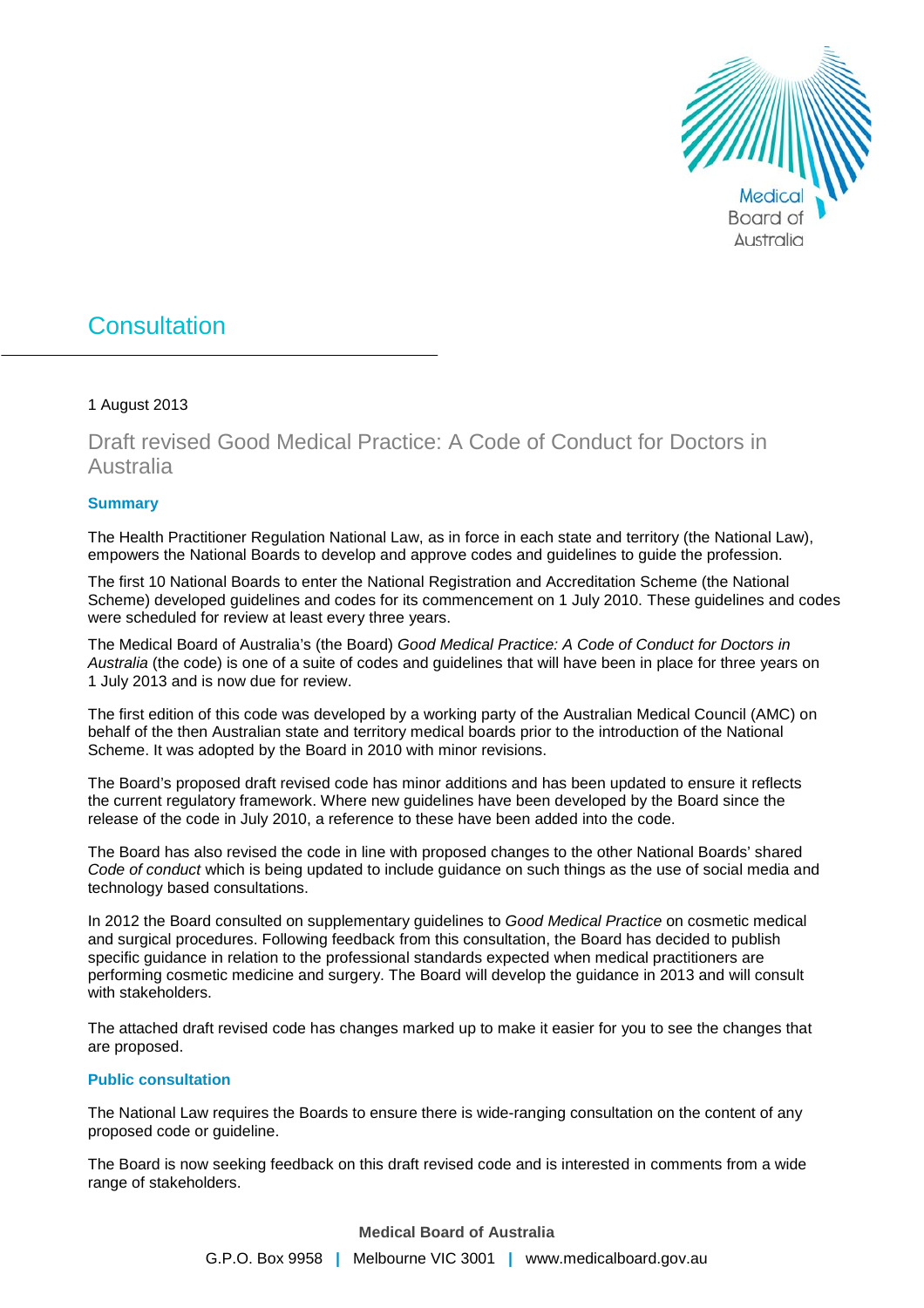The Board is seeking general feedback on the proposed changes to *Good Medical Practice* as well as on the following questions:

- How is the current code working?
- Is the content of the revised code helpful, clear and relevant?
- Is there any content that needs to be changed, added or deleted in the revised code?
- Do you have any other comments on the revised code?

Please provide written submissions by email, marked 'Consultation – Good Medical Practice' to [medboardconsultation@ahpra.gov.au](mailto:medboardconsultation@ahpra.gov.au) by close of business on **27 September 2013**.

Submissions for publication on the Board's website should be sent in Word format or equivalent.

Submissions by post should be addressed to the Executive Officer, Medical, AHPRA, GPO Box 9958, Melbourne 3001.

The Board publishes submissions on its website to encourage discussion and inform the community and stakeholders. We will not place on our website, or make available to the public, submissions that contain offensive or defamatory comments or which are outside the scope of the reference. Before publication, we may remove personally identifying information from submissions.

The views expressed in the submissions are those of the individuals or organisations who submit them and their publication does not imply any acceptance of, or agreement with, these views by the Board.

The Board also accepts submissions made in confidence. These submissions will not be published on the website or elsewhere. Submissions may be confidential because they include personal or other sensitive information. Any request for access to a confidential submission will be determined in accordance with the *Freedom of Information Act 1982* (Cth), which has provisions designed to protect personal information and information given in confidence.

Please let us know if you do not want us to publish your submission, or want us to treat all or part of it as confidential.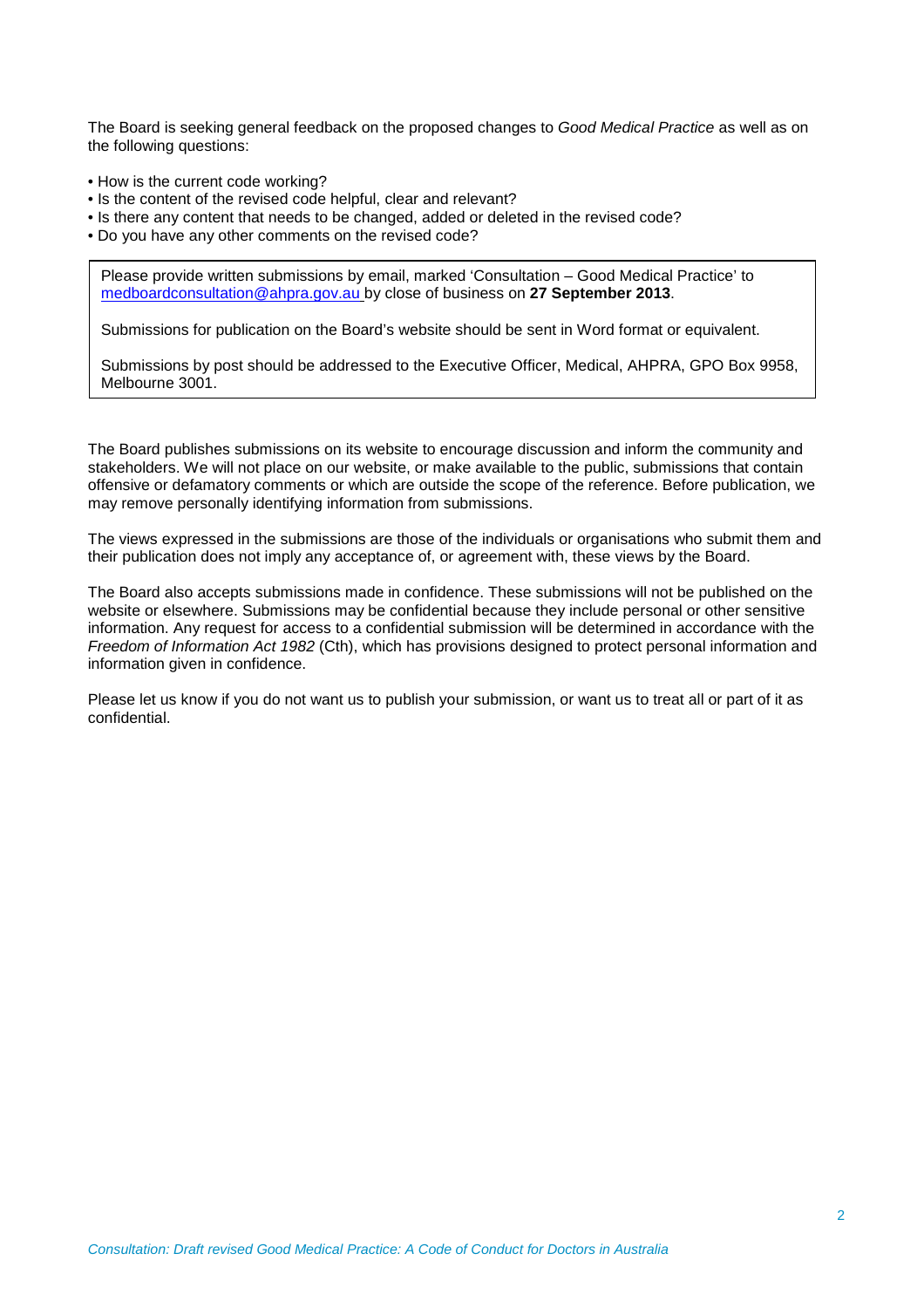

# Public consultation

#### 1 August 2013

# Draft revised Good Medical Practice: A Code of Conduct for Doctors in Australia

*This code was endorsed by the then state and territory medical boards and the Australian Medical Council. It has been adopted by the Medical Board of Australia after minor revisions to ensure it is consistent with the Health Practitioner Regulation National Law as in force in each state and territory (the National Law).The code is issued under s 39 of the National Law. It was updated in <month> 2013.*

#### **1 About this code 5**

- 1.1 Purpose of the code
- 1.2 Use of the code
- 1.3 What the code does not do
- 1.4 Professional values and qualities of doctors
- 1.5 Australia and Australian medicine
- 1.6 Substitute decision makers

#### **2 Providing good care**

- 2.1 Introduction
- 2.2 Good patient care
- 2.3 Shared decision making
- 2.4 Decisions about access to medical care
- 2.5 Treatment in emergencies

#### **3 Working with patients**

- 3.1 Introduction
- 3.2 Doctor–patient partnership
- 3.3 Effective communication
- 3.4 Confidentiality and privacy
- 3.5 Informed consent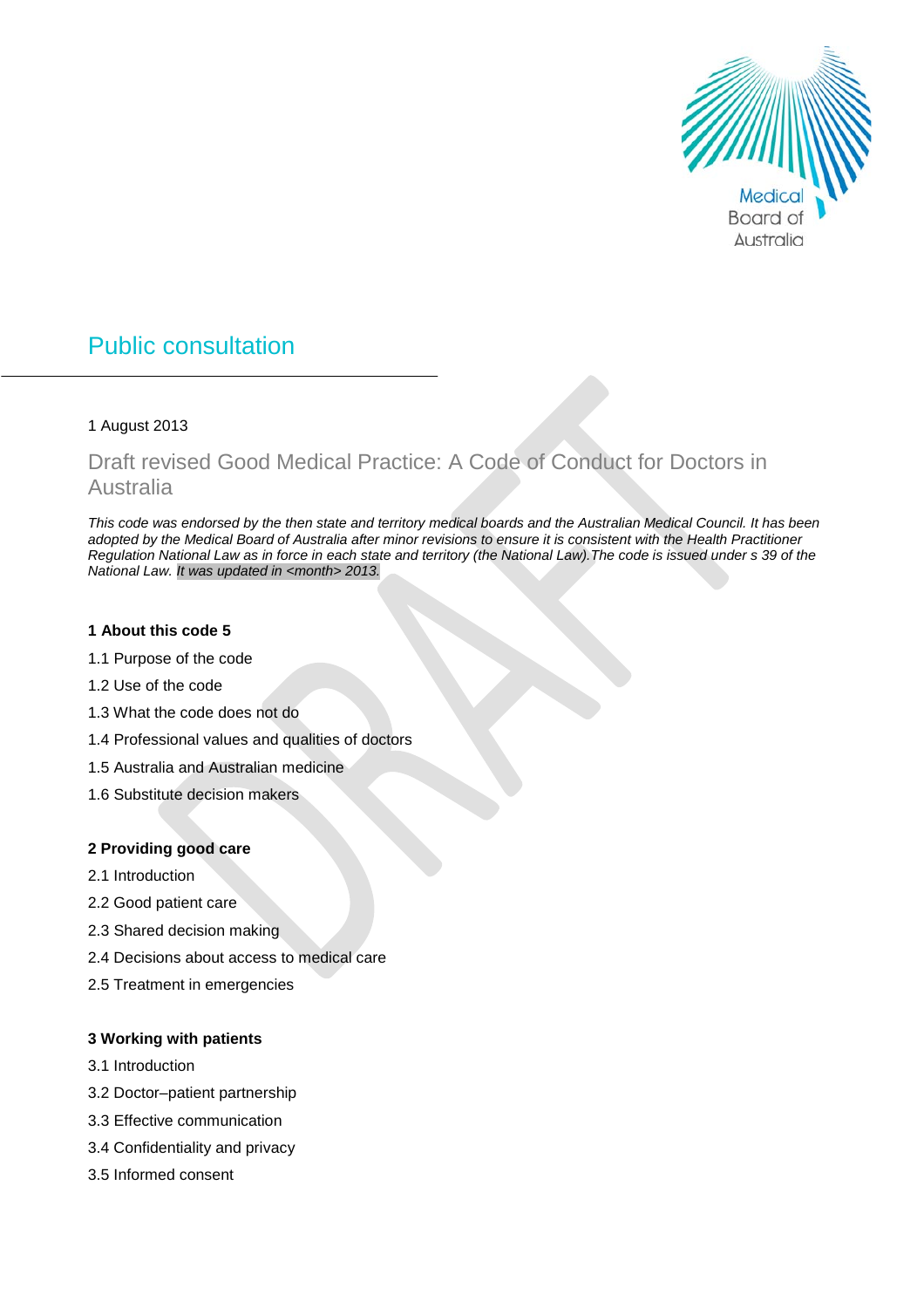- 3.6 Children and young people
- 3.7 Culturally safe and sensitive practice
- 3.8 Patients who may have additional needs
- 3.9 Relatives, carers and partners
- 3.10 Adverse events
- 3.11 When a complaint is made
- 3.12 End-of-life care
- 3.13 Ending a professional relationship
- 3.14 Personal relationships
- 3.15 Closing your practice

#### **4 Working with other health care professionals**

- 4.1 Introduction
- 4.2 Respect for medical colleagues and other health care professionals
- 4.3 Delegation, referral and handover
- 4.4 Teamwork
- 4.5 Coordinating care with other doctors

#### **5 Working within the health care system**

- 5.1 Introduction
- 5.2 Wise use of health care resources
- 5.3 Health advocacy
- 5.4 Public health

#### **6 Minimising risk**

- 6.1 Introduction
- 6.2 Risk management
- 6.3 Doctors' performance you and your colleagues

#### **7 Maintaining professional performance**

- 7.1 Introduction
- 7.2 Continuing professional development

#### **8 Professional behaviour**

- 8.1 Introduction
- 8.2 Professional boundaries
- 8.3 Reporting obligations
- 8.4 Medical records
- 8.5 Insurance
- 8.6 Advertising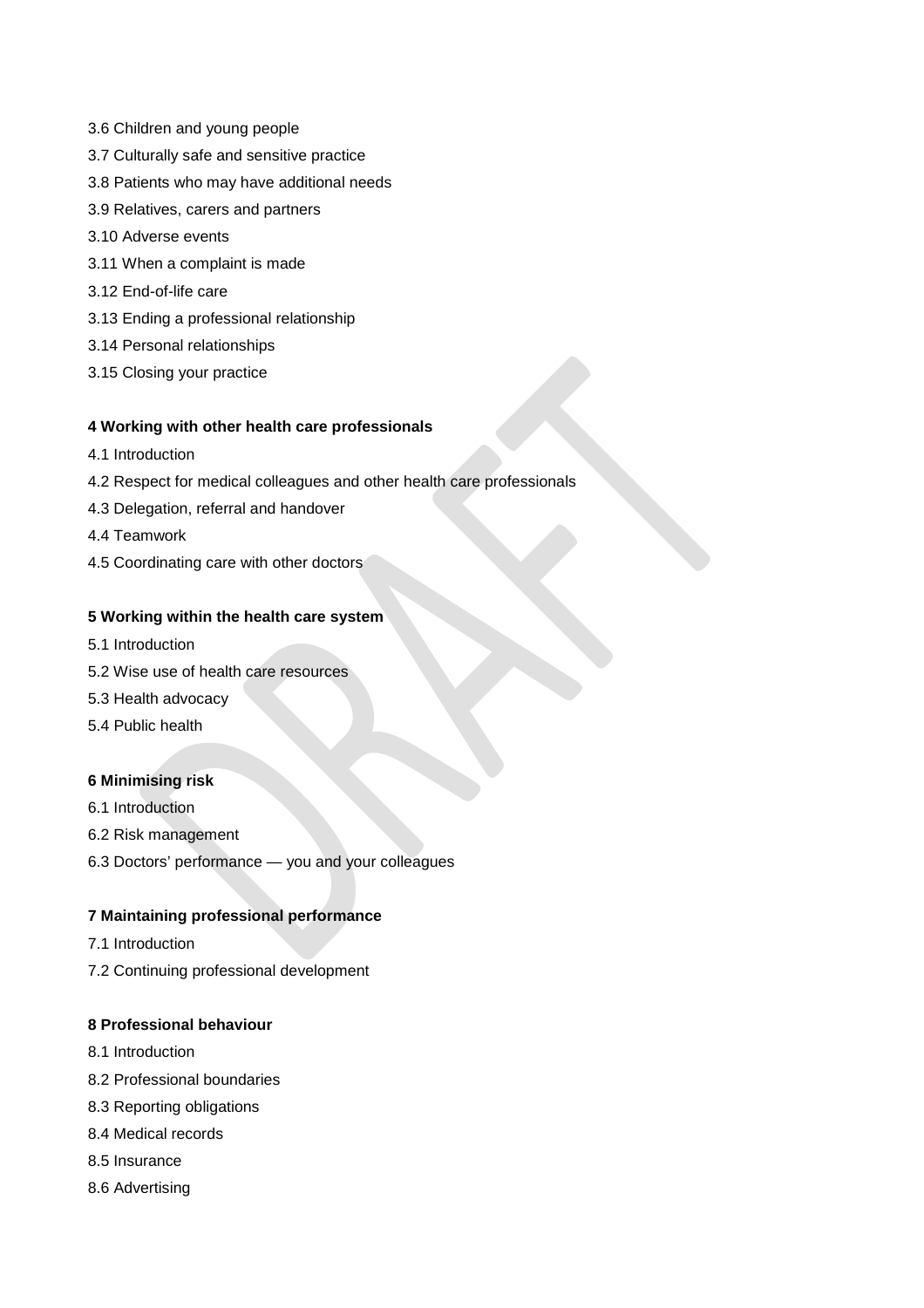- 8.7 Medico-legal, insurance and other assessments
- 8.8 Medical reports, certificates and giving evidence
- 8.9 Curriculum vitae
- 8.10 Investigations
- 8.11 Conflicts of interest
- 8.12 Financial and commercial dealings

#### **9 Ensuring doctors' health**

- 9.1 Introduction
- 9.2 Your health
- 9.3 Other doctors' health

#### **10 Teaching, supervising and assessing**

- 10.1 Introduction
- 10.2 Teaching and supervising
- 10.3 Assessing colleagues
- 10.4 Medical students

#### **11 Undertaking research**

- 11.1 Introduction
- 11.2 Research ethics
- 11.3 Treating doctors and research

#### **Acknowledgements**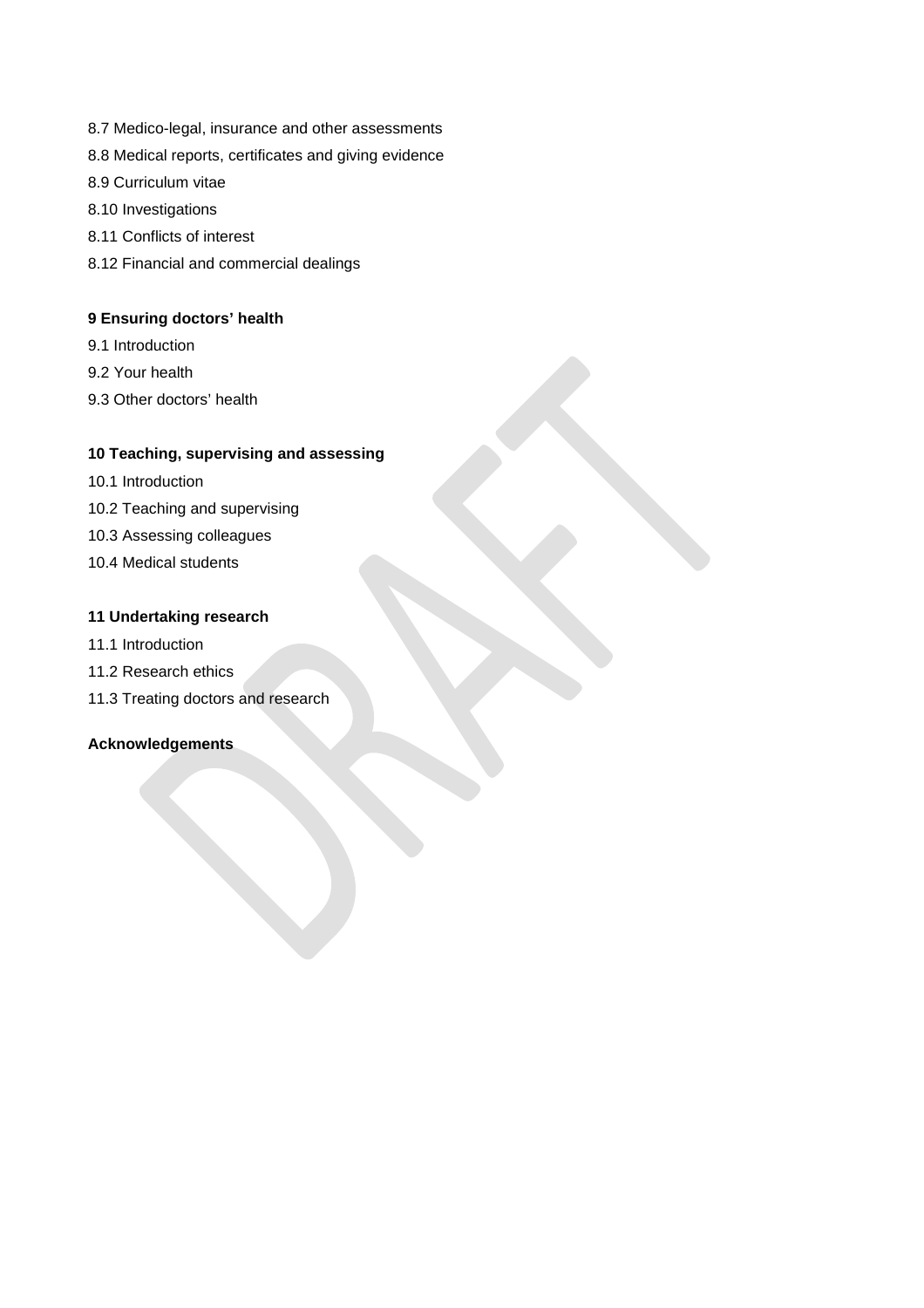# **1 About this code**

# **1.1 Purpose of the code**

*Good Medical Practice* (the code) describes what is expected of all doctors registered to practise medicine in Australia. It sets out the principles that characterise good medical practice and makes explicit the standards of ethical and professional conduct expected of doctors by their professional peers and the community. The code was developed following wide consultation with the medical profession and the community. The code is addressed to doctors and is also intended to let the community know what they can expect from doctors. The application of the code will vary according to individual circumstances, but the principles should not be compromised.

This code complements the Australian Medical Association *Code of Ethics[1](#page-5-0)* and is aligned with its values, and is also consistent with the *Declaration of Geneva and the International Code of Medical Ethics[2](#page-5-1) ,* issued by the World Medical Association.

This code does not set new standards. It brings together, into a single Australian code, standards that have long been at the core of medical practice.

The practice of medicine is challenging and rewarding. No code or guidelines can ever encompass every situation or replace the insight and professional judgment of good doctors. Good medical practice means using this judgment to try to practise in a way that would meet the standards expected of you by your peers and the community.

# **1.2 Use of the code**

Doctors have a professional responsibility to be familiar with *Good Medical Practice* and to apply the guidance it contains.

This code will be used:

- To support individual doctors in the challenging task of providing good medical care and fulfilling their professional roles, and to provide a framework to guide professional judgment.
- To assist the Medical Board of Australia in its role of protecting the public, by setting and maintaining standards of medical practice. If your professional conduct varies significantly from this standard, you should be prepared to explain and justify your decisions and actions. Serious or repeated failure to meet these standards may have consequences for your medical registration.
- As an additional resource for a range of uses that contribute to enhancing the culture of medical professionalism in the Australian health system; for example, in medical education; orientation, induction and supervision of junior doctors and international medical graduates; and by administrators and policy makers in hospitals, health services and other institutions.

The code applies in all settings. It is valid for technology based patient consultations as well as for traditional face to face consultations and also applies to how medical practitioners use social media. To guide medical practitioners further, the Medical Board of Australia has issued *Guidelines for Technology Based Patient Consultations*. [3](#page-5-2)

<span id="page-5-0"></span> <sup>1</sup> <https://ama.com.au/codeofethics>

<span id="page-5-1"></span><sup>2</sup> <http://www.wma.net/en/30publications/10policies/c8/>

<span id="page-5-2"></span><sup>3</sup> Section 39 of the National Law and *Guidelines for Technology Based Patient Consultations* issued by the Medical Board of Australia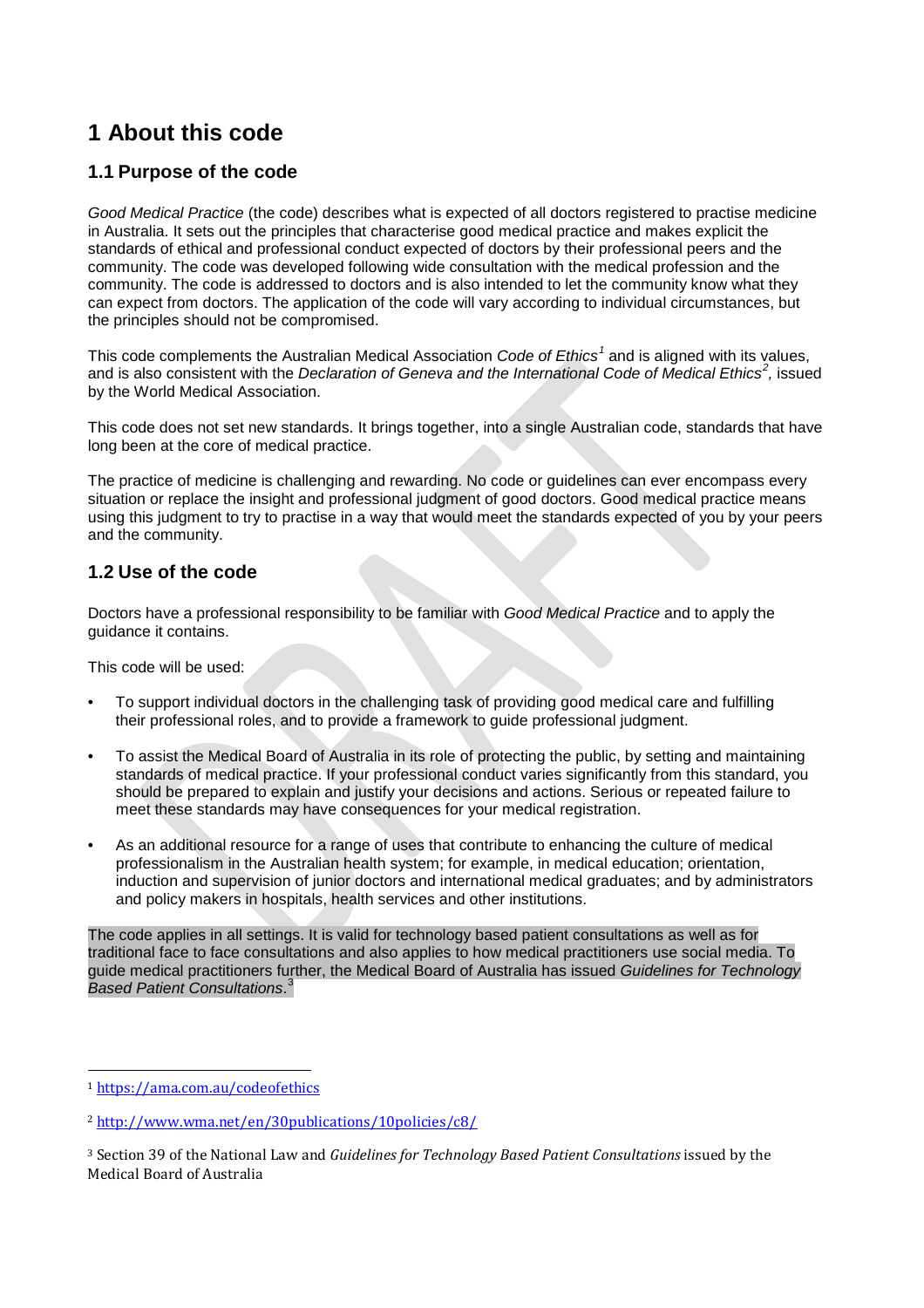### **1.3 What the code does not do**

This code is not a substitute for the provisions of legislation and case law. If there is any conflict between this code and the law, the law takes precedence.

This code is not an exhaustive study of medical ethics or an ethics textbook. It does not address in detail the standards of practice within particular medical disciplines; these are found in the policies and guidelines issued by medical colleges and other professional bodies.

While good medical practice respects patients' rights, this code is not a charter of rights.<sup>[4](#page-6-0)</sup>

### **1.4 Professional values and qualities of doctors**

While individual doctors have their own personal beliefs and values, there are certain professional values on which all doctors are expected to base their practice.

Doctors have a duty to make the care of patients their first concern and to practise medicine safely and effectively. They must be ethical and trustworthy.

Patients trust their doctors because they believe that, in addition to being competent, their doctor will not take advantage of them and will display qualities such as integrity, truthfulness, dependability and compassion. Patients also rely on their doctors to protect their confidentiality.

Doctors have a responsibility to protect and promote the health of individuals and the community.

Good medical practice is patient-centred. It involves doctors understanding that each patient is unique, and working in partnership with their patients, adapting what they do to address the needs and reasonable expectations of each patient. This includes cultural awareness: being aware of their own culture and beliefs and respectful of the beliefs and cultures of others, recognising that these cultural differences may impact on the doctor–patient relationship and on the delivery of health services.

Good communication underpins every aspect of good medical practice.

Professionalism embodies all the qualities described here, and includes self-awareness and self-reflection. Doctors are expected to reflect regularly on whether they are practising effectively, on what is happening in their relationships with patients and colleagues, and on their own health and wellbeing. They have a duty to keep their skills and knowledge up to date, refine and develop their clinical judgment as they gain experience, and contribute to their profession.

### **1.5Australia and Australian medicine**

Australia is culturally and linguistically diverse. We inhabit a land that, for many ages, was held and cared for by Aboriginal and Torres Strait Islander Australians, whose history and culture have uniquely shaped our nation. Our society is further enriched by the contribution of people from many nations who have made Australia their home.

Doctors in Australia reflect the cultural diversity of our society, and this diversity strengthens our profession.

There are many ways to practise medicine in Australia. The core tasks of medicine are caring for people who are unwell and seeking to keep people well. This code focuses primarily on these core tasks. For the doctors who undertake roles that have little or no patient contact, not all of this code may be relevant, but the principles underpinning it will still apply.

<span id="page-6-0"></span> <sup>4</sup> The Australian Commission on Safety and Quality in Health Care's Australian Charter of Healthcare Rights <http://www.safetyandquality.gov.au/our-work/national-perspectives/charter-of-healthcare-rights/>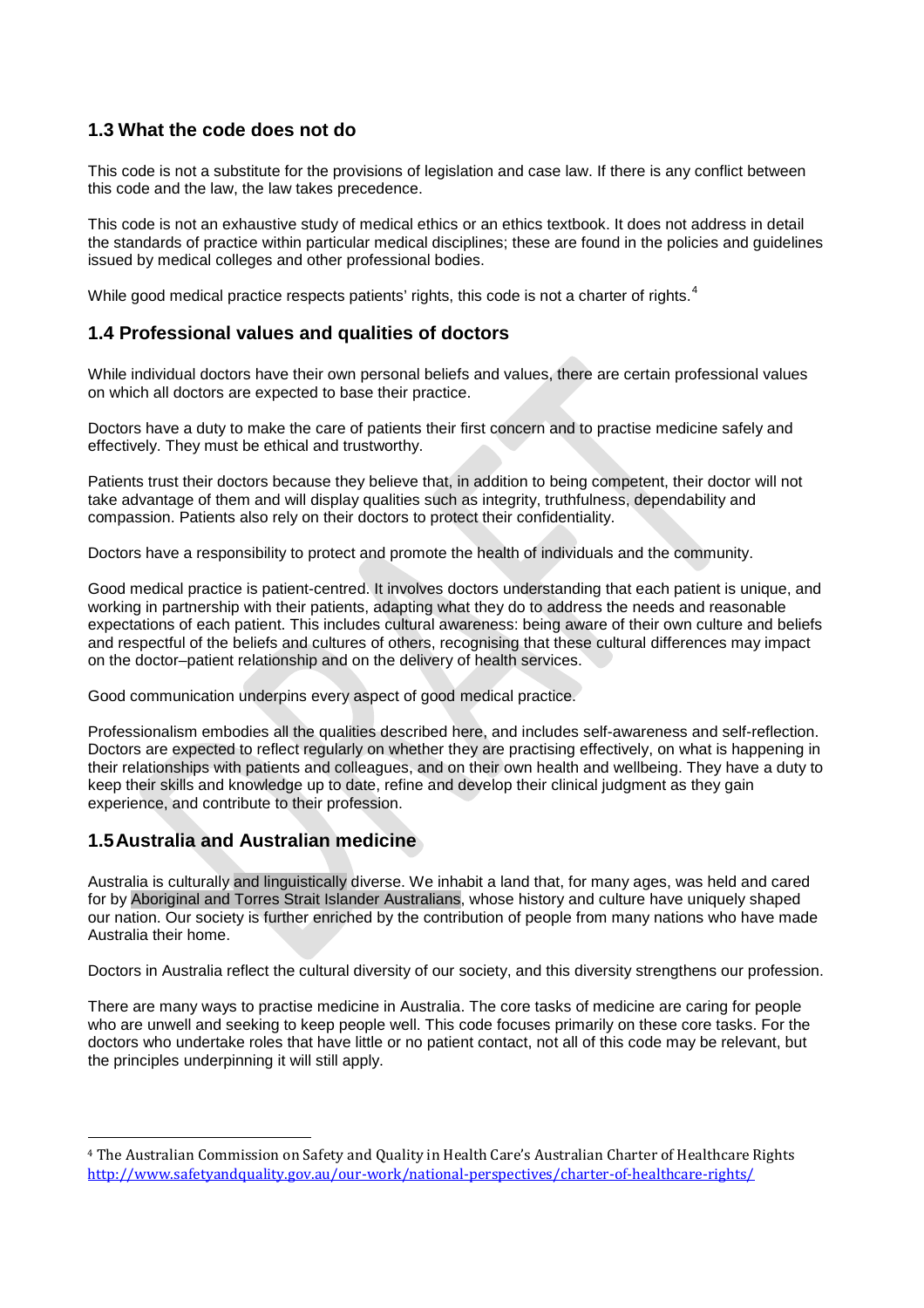# **1.6 Substitute decision makers**

In this code, reference to the term 'patient' also includes substitute decision makers for patients who do not have the capacity to make their own decisions. This can be the parents, or a legally appointed decision maker. If in doubt, seek advice from the relevant guardianship authority.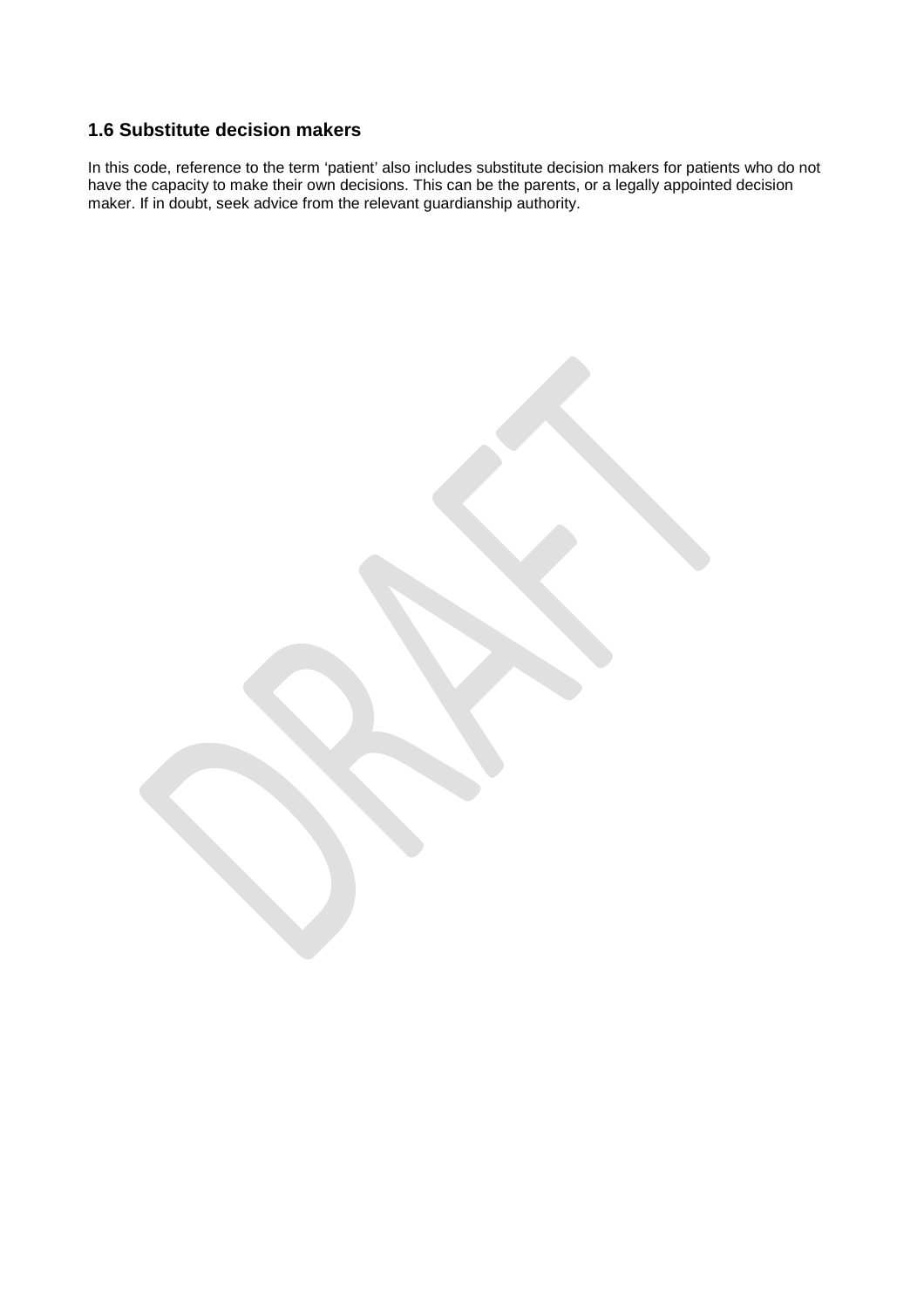# **2 Providing good care**

## **2.1Introduction**

In clinical practice, the care of your patient is your primary concern. Providing good patient care includes:

- 2.1.1 Assessing the patient, taking into account the history, the patient's views, and an appropriate physical examination. The history includes relevant psychological, social and cultural aspects.
- 2.1.2 Formulating and implementing a suitable management plan (including arranging investigations and providing information, treatment and advice).
- 2.1.3 Facilitating coordination and continuity of care.
- 2.1.4 Referring a patient to another practitioner when this is in the patient's best interests.
- 2.1.5 Recognising and respecting patients' rights to make their own decisions.

# **2.2 Good patient care**

Maintaining a high level of medical competence and professional conduct is essential for good patient care. Good medical practice involves:

- 2.2.1 Recognising and working within the limits of your competence and scope of practice.
- 2.2.2 Ensuring that you have adequate knowledge and skills to provide safe clinical care.
- 2.2.3 Maintaining adequate records (see Section 8.4).
- 2.2.4 Considering the balance of benefit and harm in all clinical-management decisions.
- 2.2.5 Communicating effectively with patients (see Section 3.3).
- 2.2.6 Providing treatment options based on the best available information.
- 2.2.7 Taking steps to alleviate patient symptoms and distress, whether or not a cure is possible.
- 2.2.8 Supporting the patient's right to seek a second opinion.
- 2.2.9 Consulting and taking advice from colleagues, when appropriate.
- 2.2.10 Making responsible and effective use of the resources available to you (see Section 5.2).
- 2.2.11 Encouraging patients to take interest in, and responsibility for, the management of their health, and supporting them in this.
- 2.2.12 Ensuring that your personal views do not adversely affect the care of your patient.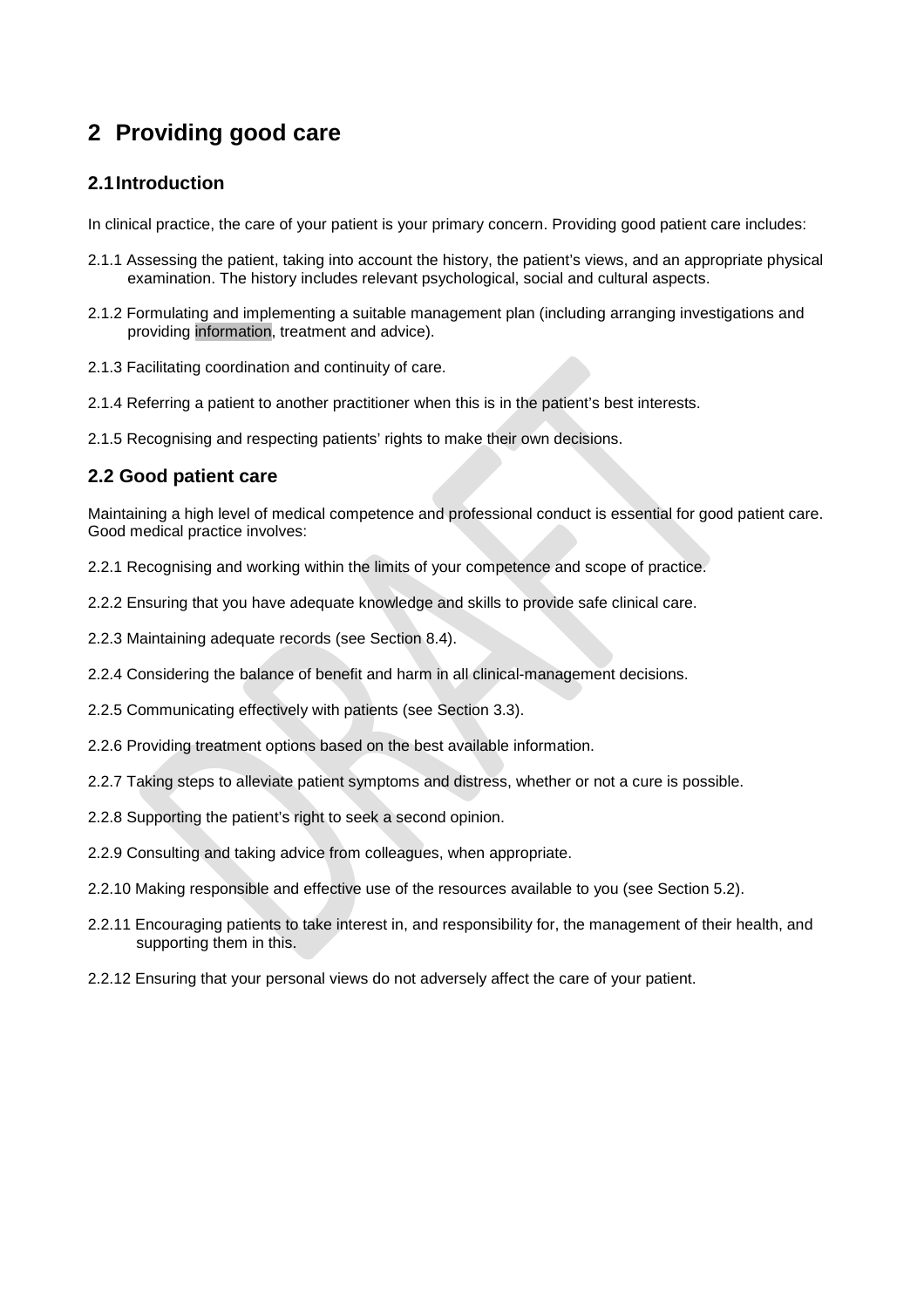## **2.3 Shared decision making**

Making decisions about health care is the shared responsibility of the doctor and the patient. Patients may wish to involve their family, carer or others. See Section 1.6 on substitute decision makers.

#### **2.4 Decisions about access to medical care**

Your decisions about patients' access to medical care need to be free from bias and discrimination. Good medical practice involves:

- 2.4.1 Treating your patients with respect at all times.
- 2.4.2 Not prejudicing your patient's care because you believe that a patient's behaviour has contributed to their condition.
- 2.4.3 Upholding your duty to your patient and not discriminating on medically irrelevant grounds, including race, religion, sex, disability or other grounds, as described in antidiscrimination legislation.<sup>[5](#page-9-0)</sup>
- 2.4.4 Giving priority to investigating and treating patients on the basis of clinical need and effectiveness of the proposed investigations or treatment.
- 2.4.5 Keeping yourself and your staff safe when caring for patients. If a patient poses a risk to your health and safety or that of your staff, take action to protect against that risk. Such a patient should not be denied care, if reasonable steps can be taken to keep you and your staff safe.
- 2.4.6 Being aware of your right to not provide or directly participate in treatments to which you conscientiously object, informing your patients and, if relevant, colleagues, of your objection, and not using your objection to impede access to treatments that are legal.
- 2.4.7 Not allowing your moral or religious views to deny patients access to medical care, recognising that you are free to decline to personally provide or participate in that care.

### **2.5 Treatment in emergencies**

Treating patients in emergencies requires doctors to consider a range of issues, in addition to the patient's best care. Good medical practice involves offering assistance in an emergency that takes account of your own safety, your skills, the availability of other options and the impact on any other patients under your care; and continuing to provide that assistance until your services are no longer required.

<span id="page-9-0"></span> <sup>5</sup> [http://humanrights.gov.au/info\\_for\\_employers/law/index.html](http://humanrights.gov.au/info_for_employers/law/index.html)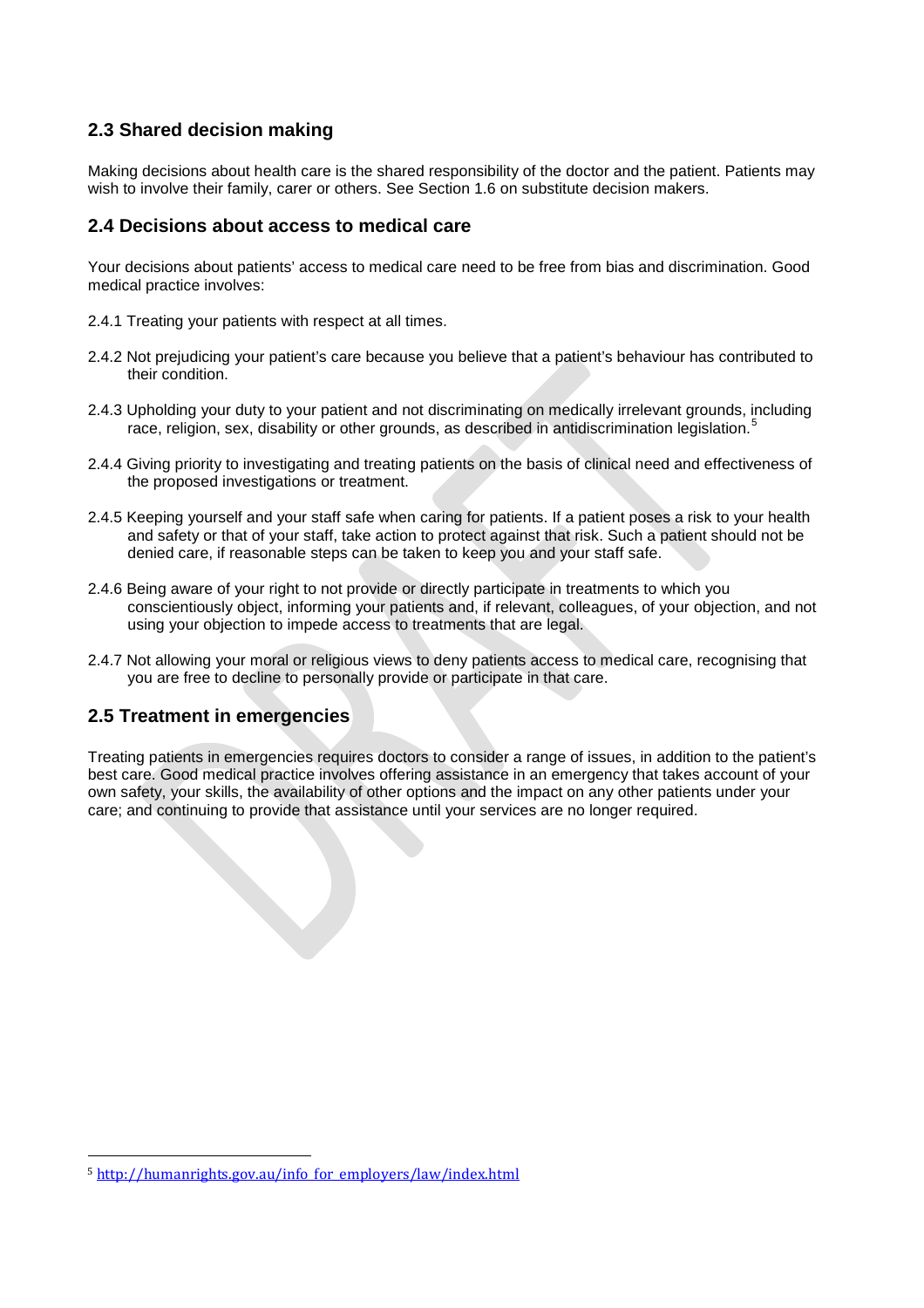# **3 Working with patients**

### **3.1Introduction**

Relationships based on respect, openness, trust and good communication will enable you to work in partnership with your patients.

# **3.2Doctor–patient partnership**

A good doctor–patient partnership requires high standards of professional conduct. This involves:

- 3.2.1 Being courteous, respectful, compassionate and honest.
- 3.2.2 Treating each patient as an individual.
- 3.2.3 Protecting patients' privacy and right to confidentiality, unless release of information is required by law or by public-interest considerations.
- 3.2.4 Encouraging and supporting patients and, when relevant, their carer or family, in caring for themselves and managing their health.
- 3.2.5 Encouraging and supporting patients to be well informed about their health and to use this information wisely when they are making decisions.
- 3.2.6 Recognising that there is a power imbalance in the doctor-patient relationship, and not exploiting patients physically, emotionally, sexually or financially.

### **3.3Effective communication**

An important part of the doctor–patient relationship is effective communication. This involves:

- 3.3.1 Listening to patients, asking for and respecting their views about their health, and responding to their concerns and preferences.
- 3.3.2 Encouraging patients to tell you about their condition and how they are currently managing it, including any other health advice they have received, any prescriptions or other medication they have been prescribed and any other conventional, alternative or complementary therapies they are using.
- 3.3.3 Informing patients of the nature of, and need for, all aspects of their clinical management, including examination and investigations, and giving them adequate opportunity to question or refuse intervention and treatment.
- 3.3.4 Discussing with patients their condition and the available management options, including their potential benefit and harm.
- 3.3.5 Endeavouring to confirm that your patient understands what you have said.
- 3.3.6 Ensuring that patients are informed of the material risks associated with any part of the proposed management plan.
- 3.3.7 Responding to patients' questions and keeping them informed about their clinical progress.
- 3.3.8 Making sure, wherever practical, that arrangements are made to meet patients' specific language, cultural and communication needs, and being aware of how these needs affect understanding.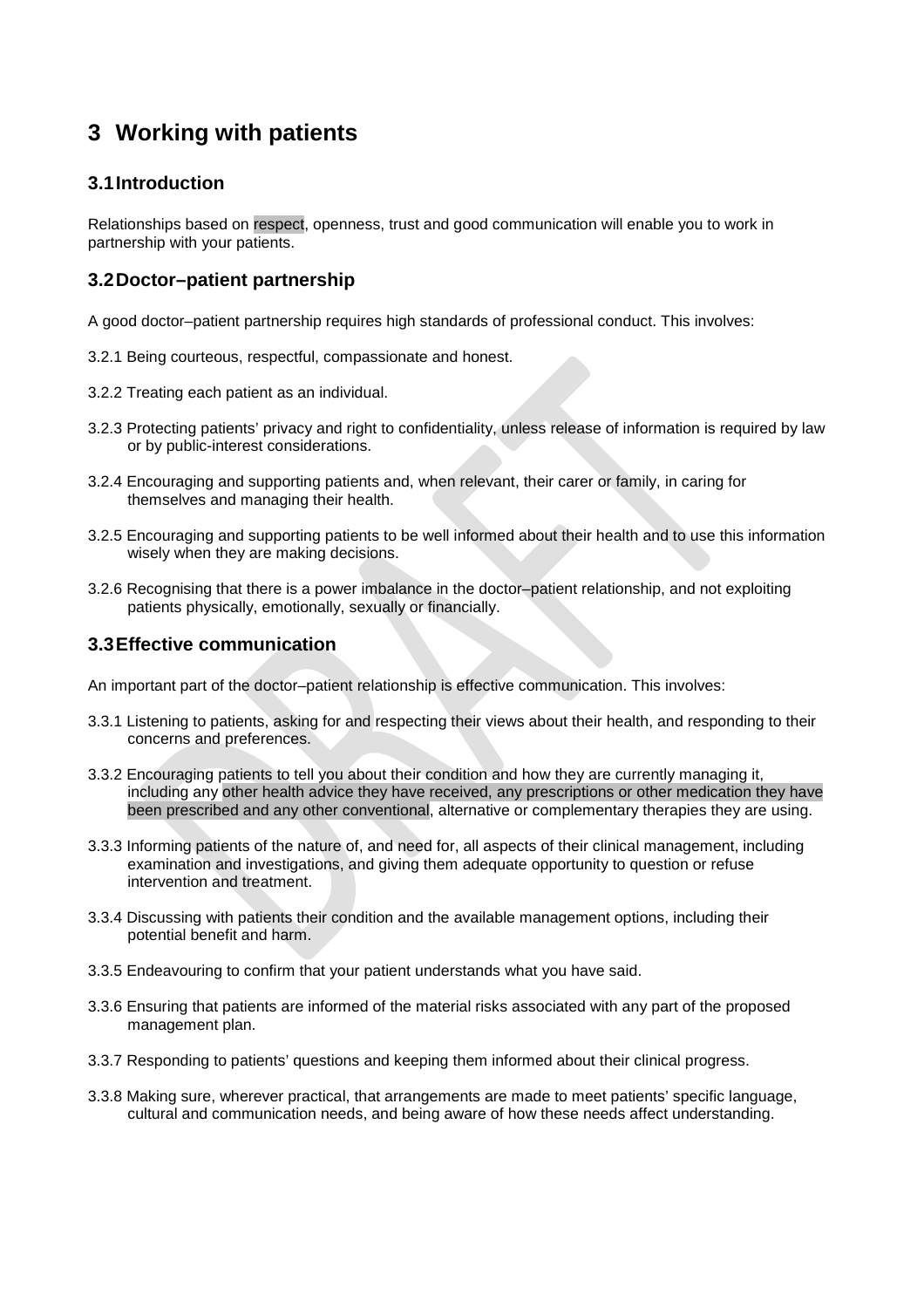3.3.9 Familiarising yourself with, and using whenever necessary, qualified language interpreters or cultural interpreters to help you to meet patients' communication needs. Information about government funded interpreter services is available on the Australian Government Department of Immigration and Citizenship website.<sup>[6](#page-11-0)</sup>

### **3.4Confidentiality and privacy**

Patients have a right to expect that doctors and their staff will hold information about them in confidence, unless release of information is required by law or public interest considerations. Good medical practice involves:

- 3.4.1 Treating information about patients as confidential.
- 3.4.2 Appropriately sharing information about patients for their health care, consistent with privacy law and professional guidelines about confidentiality.
- 3.4.3 Being aware that there are complex issues related to genetic information and seeking appropriate advice about disclosure of such information.
- 3.4.4 Using consent processes, including forms if required, for the release and exchange of health information.
- 3.4.5 Ensuring that your use of social media is consistent with your ethical and legal obligations to protect patient privacy.

#### **3.5Informed consent**

Informed consent is a person's voluntary decision about medical care that is made with knowledge and understanding of the benefits and risks involved. The information that doctors need to give to patients is detailed in guidelines issued by the National Health and Medical Research Council (NHMRC).<sup>[7](#page-11-1)</sup> Good medical practice involves:

- 3.5.1 Providing information to patients in a way that they can understand before asking for their consent.
- 3.5.2 Obtaining informed consent or other valid authority before you undertake any examination, investigation or provide treatment (except in an emergency), or before involving patients in teaching or research.
- 3.5.3 Ensuring that your patients are informed about your fees and charges.
- 3.5.4 When referring a patient for investigation or treatment, advising the patient that there may be additional costs, which patients may wish to clarify before proceeding.

<span id="page-11-0"></span> <sup>6</sup> The Australian Government Department of Immigration and Citizenship's Translating and Interpreting Service (TIS) National can be contacted on 131 450, or via the website [http://www.immi.gov.au/living-in-australia/help-with-english/help\\_with\\_translating/index.htm](http://www.immi.gov.au/living-in-australia/help-with-english/help_with_translating/index.htm)

<span id="page-11-1"></span><sup>7</sup> National Health and Medical Research Council's documents, *General Guidelines for Medical Practitioners on Providing Information to Patients* 2004; <http://www.nhmrc.gov.au/guidelines/publications/e57> and *Communicating with Patients: Advice for Medical Practitioners* 2004; <http://www.nhmrc.gov.au/guidelines/publications/e58>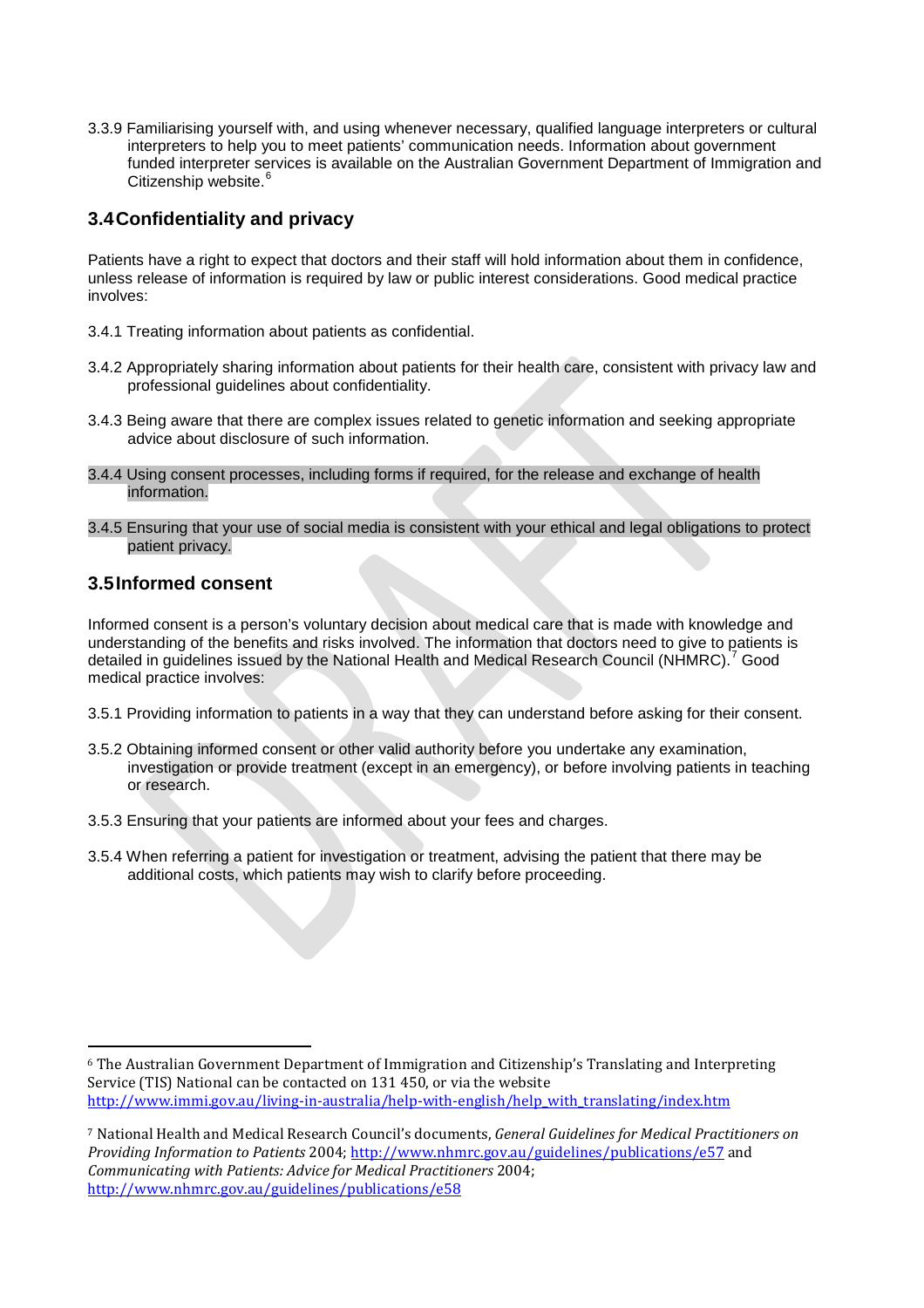# **3.6Children and young people**

Caring for children and young people brings additional responsibilities for doctors. Good medical practice involves:

3.6.1 Placing the interests and wellbeing of the child or young person first.

3.6.2 Ensuring that you consider young people's capacity for decision making and consent.

3.6.3 Ensuring that, when communicating with a child or young person, you:

- treat them with respect and listen to their views
- encourage questions and answer their questions to the best of your ability
- provide information in a way that they can understand
- recognise the role of parents and when appropriate, encourage the young person to involve their parents in decisions about their care.
- 3.6.4 Being alert to children and young people who may be at risk, and notifying appropriate authorities, as required by law.

### **3.7 Culturally safe and sensitive practice**

Good medical practice involves genuine efforts to understand the cultural needs and contexts of different patients to obtain good health outcomes. This includes:

- 3.7.1 Having knowledge of, respect for, and sensitivity towards, the cultural needs of the community you serve, including Aboriginal and Torres Strait Islander Australians and those from culturally and linguistically diverse backgrounds.
- 3.7.2 Acknowledging the social, economic, cultural and behavioural factors influencing health, both at individual and population levels.
- 3.7.3 Understanding that your own culture and beliefs influence your interactions with patients.
- 3.7.4 Adapting your practice to improve patient engagement and health care outcomes.

#### **3.8 Patients who may have additional needs**

Some patients (including those with impaired decision making capacity) have additional needs. Good medical practice in managing the care of these patients involves:

3.8.1 Paying particular attention to communication.

- 3.8.2 Being aware that increased advocacy may be necessary to ensure just access to health care.
- 3.8.3 Recognising that there may be a range of people involved in their care, such as carers, family members or a guardian, and involving them when appropriate.
- 3.8.4 Being aware that these patients may be at greater risk.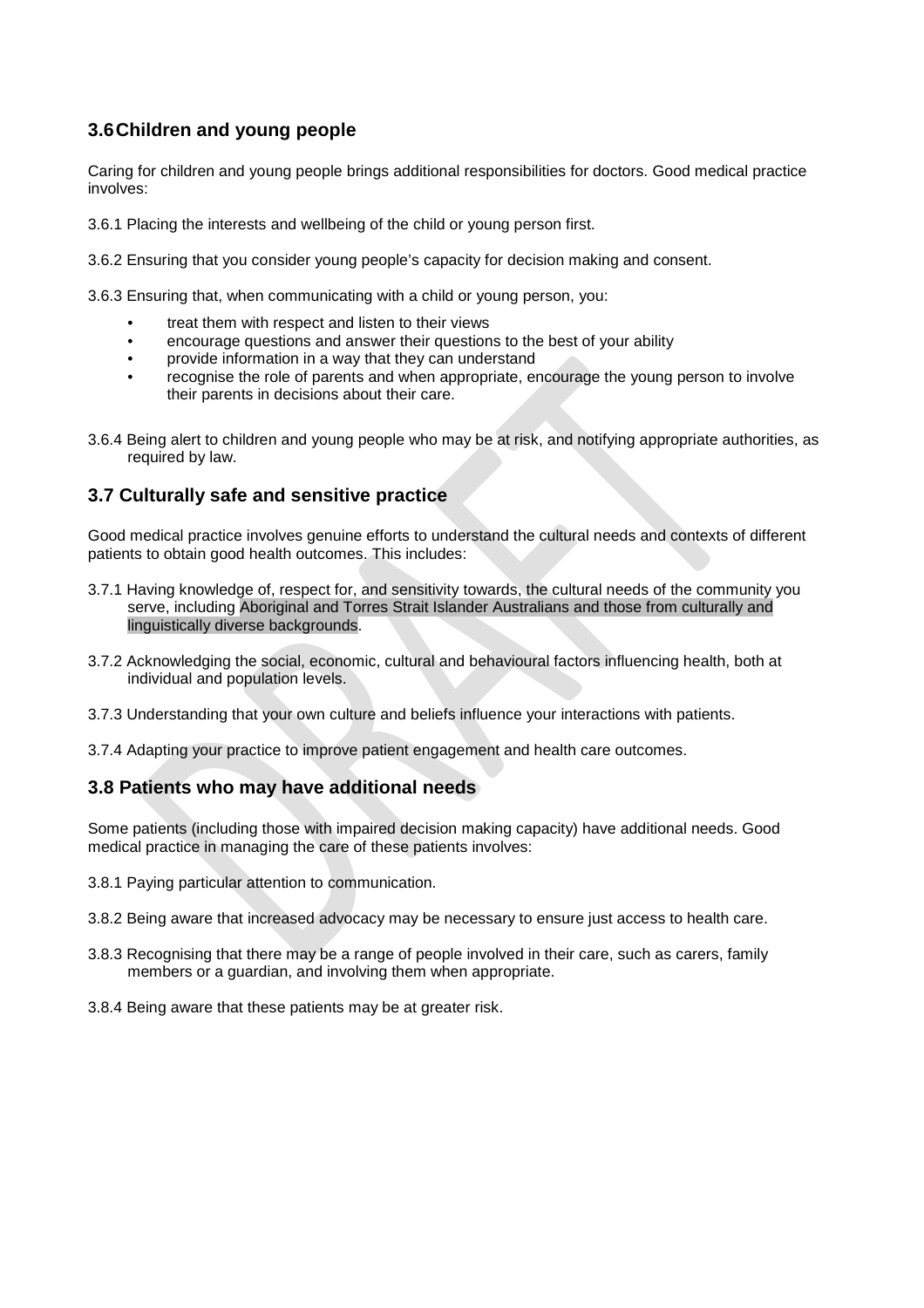#### **3.9 Relatives, carers and partners**

Good medical practice involves:

- 3.9.1 Being considerate to relatives, carers, partners and others close to the patient, and respectful of their role in the care of the patient.
- 3.9.2 With appropriate consent, being responsive in providing information.

#### **3.10 Adverse events**

When adverse events occur, you have a responsibility to be open and honest in your communication with your patient, to review what has occurred and to report appropriately.<sup>[8](#page-13-0)</sup> When something goes wrong, good medical practice involves:

- 3.10.1 Recognising what has happened.
- 3.10.2 Acting immediately to rectify the problem, if possible, including seeking any necessary help and advice.
- 3.10.3 Explaining to the patient as promptly and fully as possible what has happened and the anticipated short-term and long-term consequences.
- 3.10.4 Acknowledging any patient distress and providing appropriate support.
- 3.10.5 Complying with any relevant policies, procedures and reporting requirements. subject to advice from your medical indemnity insurer.
- 3.10.6 Reviewing adverse events and implementing changes to reduce the risk of recurrence (see Section 6).
- 3.10.7 Reporting adverse events to the relevant authority, as necessary (see Section 6).
- 3.10.8 Ensuring patients have access to information about the processes for making a complaint (for example, through the relevant health care complaints commission or medical board).

### **3.11 When a complaint is made**

Patients who are dissatisfied have a right to complain about their care. When a complaint is made, good medical practice involves:

- 3.11.1 Acknowledging the patient's right to complain.
- 3.11.2 Working with the patient to resolve the issue, where possible.
- 3.11.3 Providing a prompt, open and constructive response, including an explanation and, if appropriate, an apology.
- 3.11.4 Ensuring the complaint does not adversely affect the patient's care. In some cases, it may be advisable to refer the patient to another doctor.
- 3.11.5 Complying with relevant complaints law, policies and procedures.

<span id="page-13-0"></span> <sup>8</sup> [http://www.safetyandquality.gov.au/our-work/open-disclosure/open-disclosure-resources-and-supporting](http://www.safetyandquality.gov.au/our-work/open-disclosure/open-disclosure-resources-and-supporting-materials/)[materials/](http://www.safetyandquality.gov.au/our-work/open-disclosure/open-disclosure-resources-and-supporting-materials/)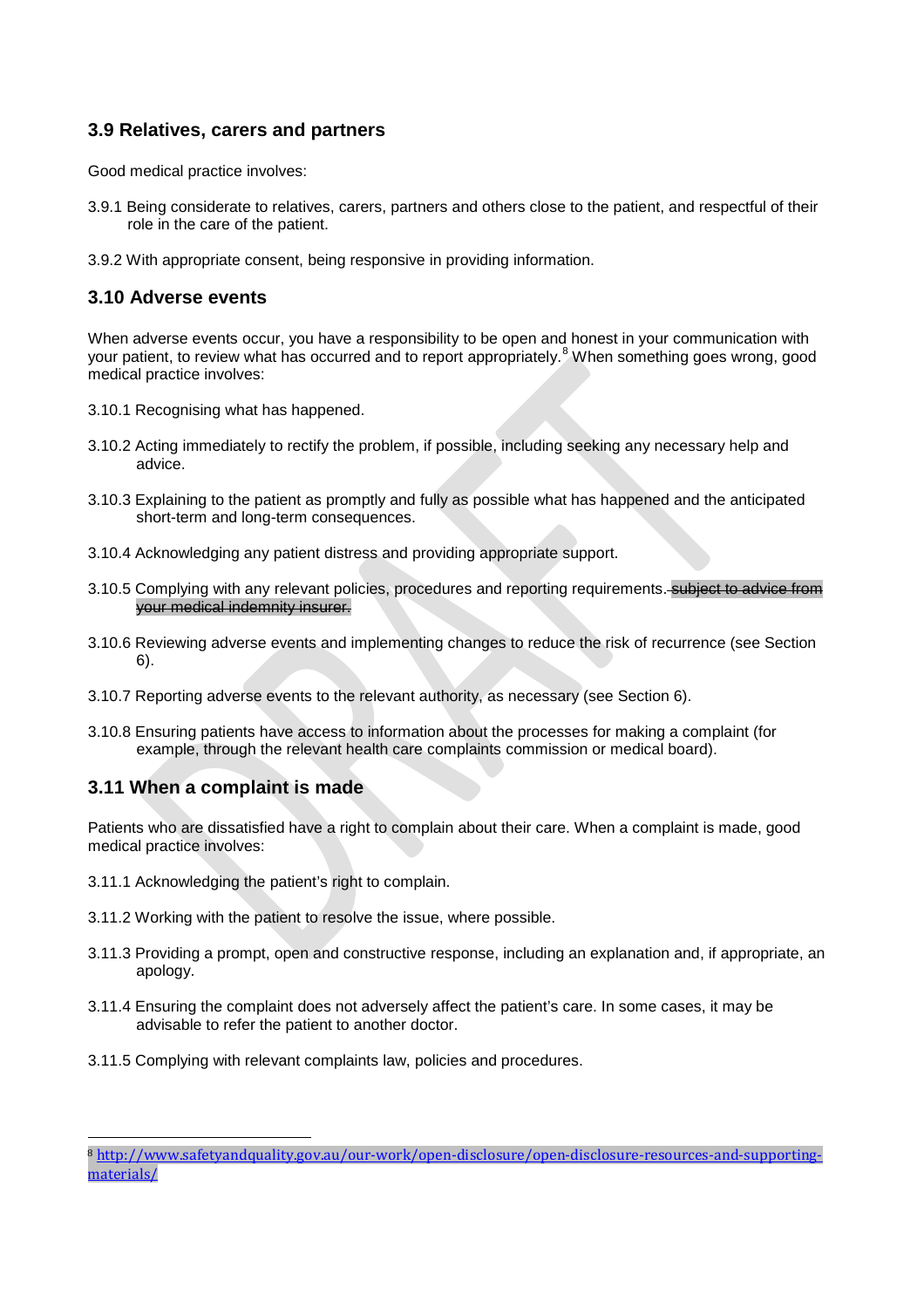#### **3.12 End-of-life care**

Doctors have a vital role in assisting the community to deal with the reality of death and its consequences. In caring for patients towards the end of their life, good medical practice involves:

- 3.12.1 Taking steps to manage a patient's symptoms and concerns in a manner consistent with their values and wishes.
- 3.12.2 Providing or arranging appropriate palliative care.
- 3.12.3 Understanding the limits of medicine in prolonging life and recognising when efforts to prolong life may not benefit the patient.
- 3.12.4 Understanding that you do not have a duty to try to prolong life at all cost. However, you do have a duty to know when not to initiate and when to cease attempts at prolonging life, while ensuring that your patients receive appropriate relief from distress.
- 3.12.5 Accepting that patients have the right to refuse medical treatment or to request the withdrawal of treatment already started.
- 3.12.6 Respecting different cultural practices related to death and dying.
- 3.12.7 Striving to communicate effectively with patients and their families so they are able to understand the outcomes that can and cannot be achieved.
- 3.12.8 Facilitating advance care planning.
- 3.12.9 Taking reasonable steps to ensure that support is provided to patients and their families, even when it is not possible to deliver the outcome they desire.
- 3.12.10 Communicating bad news to patients and their families in the most appropriate way and providing support for them while they deal with this information.
- 3.12.11 When your patient dies, being willing to explain, to the best of your knowledge, the circumstances of the death to appropriate members of the patient's family and carers, unless you know the patient would have objected.

# **3.13 Ending a professional relationship**

In some circumstances, the relationship between a doctor and patient may become ineffective or compromised, and you may need to end it. Good medical practice involves ensuring that the patient is adequately informed of your decision and facilitating arrangements for the continuing care of the patient, including passing on relevant clinical information.

### **3.14 Personal relationships**

Whenever possible, avoid providing medical care to anyone with whom you have a close personal relationship. In most cases, providing care to close friends, those you work with and family members is inappropriate because of the lack of objectivity, possible discontinuity of care, and risks to the doctor and patient. In some cases, providing care to those close to you is unavoidable. Whenever this is the case, good medical practice requires recognition and careful management of these issues.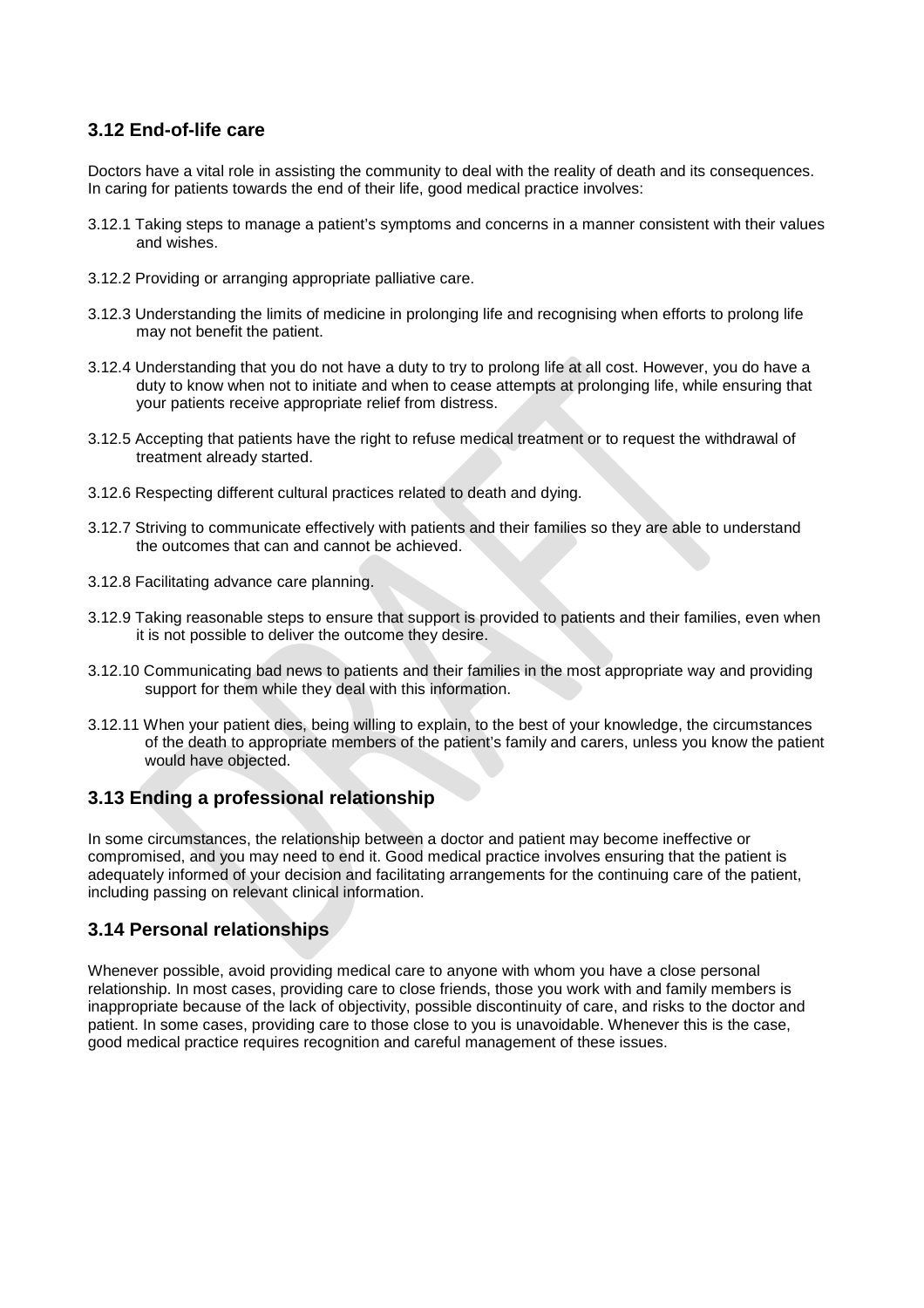# **3.15 Closing or relocating your practice**

When closing or relocating your practice, good medical practice involves:

- 3.15.1 Giving advance notice where this is possible.
- 3.15.2 Facilitating arrangements for the continuing medical care of all your current patients, including the transfer or appropriate management of all patient records. You must follow the law governing health records in your jurisdiction.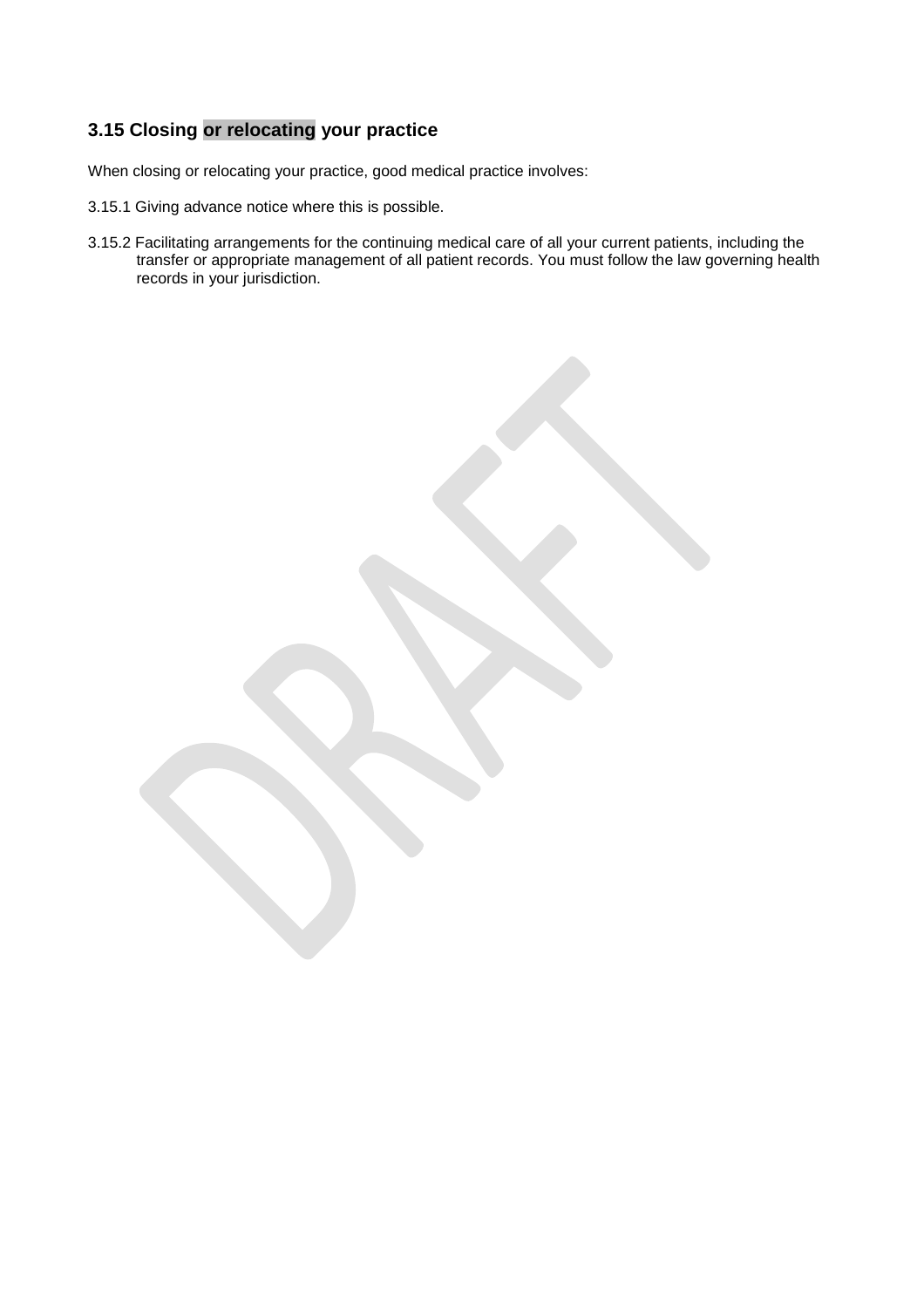# **4 Working with other health care professionals**

## **4.1 Introduction**

Good relationships with medical colleagues, nurses and other health care professionals strengthen the doctor–patient relationship and enhance patient care.

#### **4.2 Respect for medical colleagues and other health care professionals**

Good patient care is enhanced when there is mutual respect and clear communication between all health care professionals involved in the care of the patient. Good medical practice involves:

- 4.2.1 Communicating clearly, effectively, respectfully and promptly with other doctors and health care professionals caring for the patient.
- 4.2.2 Acknowledging and respecting the contribution of all health care professionals involved in the care of the patient.
- 4.2.3 Behaving professionally and courteously to colleagues and other practitioners including when using social media.

#### **4.3 Delegation, referral and handover**

Delegation involves you asking another health care professional to provide care on your behalf while you retain overall responsibility for the patient's care. Referral involves you sending a patient to obtain opinion or treatment from another doctor or health care professional. Referral usually involves the transfer (in part) of responsibility for the patient's care, usually for a defined time and for a particular purpose, such as care that is outside your area of expertise. Handover is the process of transferring all responsibility to another health care professional. Good medical practice involves:

- 4.3.1 Taking reasonable steps to ensure that the person to whom you delegate, refer or handover has the qualifications, experience, knowledge and skills to provide the care required.
- 4.3.2 Understanding that when you delegate, although you will not be accountable for the decisions and actions of those to whom you delegate, you remain responsible for the overall management of the patient, and for your decision to delegate.
- 4.3.3 Always communicating sufficient information about the patient and the treatment they need to enable the continuing care of the patient.

### **4.4 Teamwork**

Most doctors work closely with a wide range of health care professionals. The care of patients is improved when there is mutual respect and clear communication, as well as an understanding of the responsibilities, capacities, constraints and ethical codes of each other's professions. Working in a team does not alter a doctor's personal accountability for professional conduct and the care provided. When working in a team, good medical practice involves:

- 4.4.1 Understanding your particular role in the team and attending to the responsibilities associated with that role.
- 4.4.2 Advocating for a clear delineation of roles and responsibilities, including that there is a recognised team leader or coordinator.
- 4.4.3 Communicating effectively with other team members.
- 4.4.4 Informing patients about the roles of team members.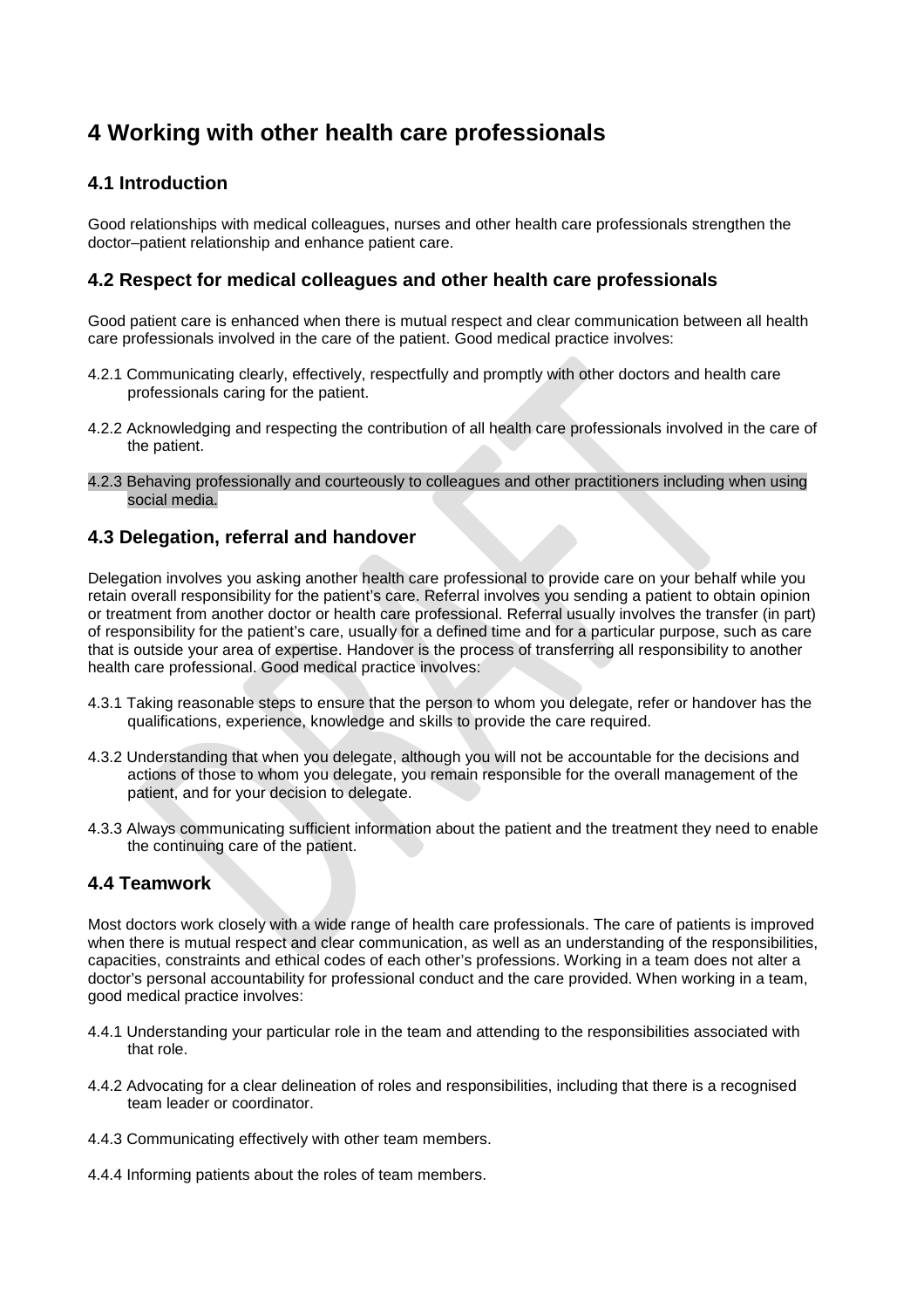- 4.4.5 Acting as a positive role model for team members.
- 4.4.6 Understanding the nature and consequences of bullying and harassment, and seeking to eliminate such behaviour in the workplace.
- 4.4.7 Supporting students and practitioners receiving supervision within the team.

#### **4.5 Coordinating care with other doctors**

Good patient care requires coordination between all treating doctors. Good medical practice involves:

- 4.5.1 Communicating all the relevant information in a timely way.
- 4.5.2 Facilitating the central coordinating role of the general practitioner.
- 4.5.3 Advocating the benefit of a general practitioner to a patient who does not already have one.
- 4.5.4 Ensuring that it is clear to the patient, the family and colleagues who has ultimate responsibility for coordinating the care of the patient.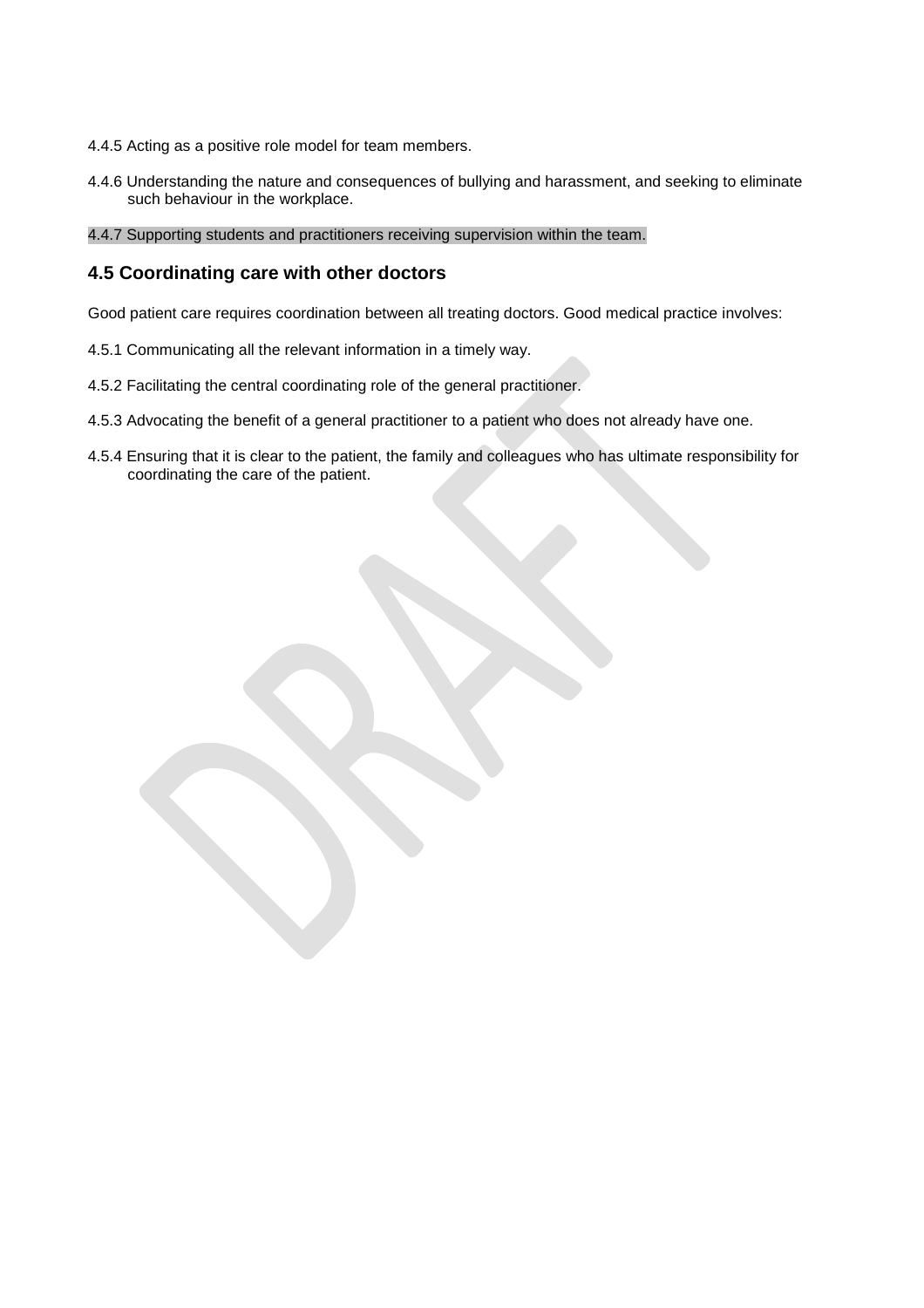# **5 Working within the health care system**

# **5.1 Introduction**

Doctors have a responsibility to contribute to the effectiveness and efficiency of the health care system.

### **5.2 Wise use of health care resources**

It is important to use health care resources wisely.

Good medical practice involves:

- 5.2.1 Ensuring that the services you provide are necessary and likely to benefit the patient.
- 5.2.2 Upholding the patient's right to gain access to the necessary level of health care and, whenever possible, helping them to do so.
- 5.2.3 Supporting the transparent and equitable allocation of health care resources.
- 5.2.4 Understanding that your use of resources can affect the access other patients have to health care resources.

#### **5.3 Health advocacy**

There are significant disparities in the health status of different groups in the Australian community. These disparities result from social, cultural, geographic, health related and other factors. In particular, Aboriginal and Torres Strait Islander Australians bear the burden of gross social, cultural and health inequity. Good medical practice involves using your expertise and influence to protect and advance the health and wellbeing of individual patients, communities and populations.

### **5.4 Public health**

Doctors have a responsibility to promote the health of the community through disease prevention and control, education and screening. Good medical practice involves:

- 5.4.1 Understanding the principles of public health, including health education, health promotion, disease prevention and control and screening.
- 5.4.2 Participating in efforts to promote the health of the community and being aware of your obligations in disease prevention, screening and reporting notifiable diseases.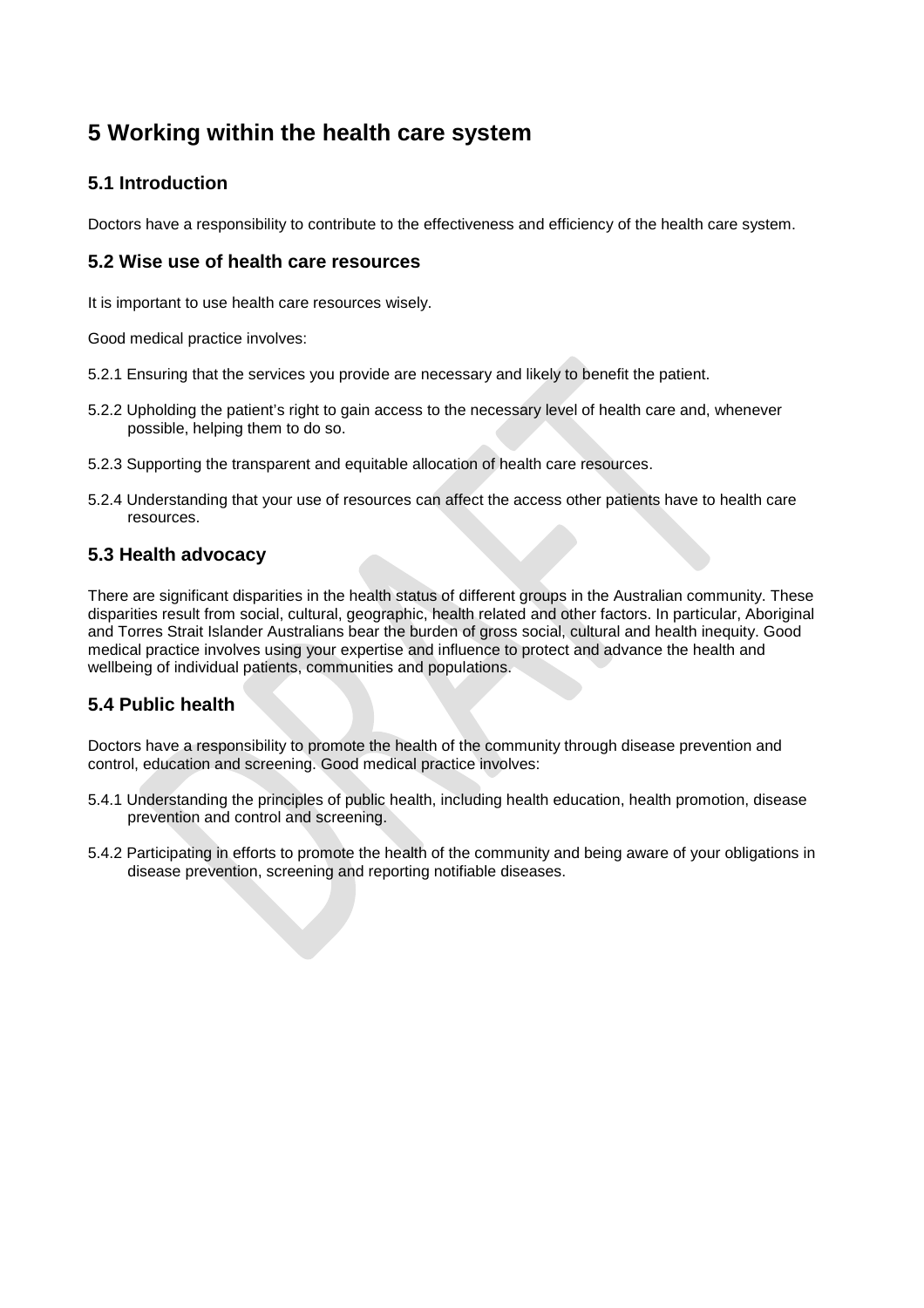# **6 Minimising risk**

# **6.1 Introduction**

Risk is inherent in health care. Minimising risk to patients is an important component of medical practice. Good medical practice involves understanding and applying the key principles of risk minimisation and management in your practice.

## **6.2 Risk management**

Good medical practice in relation to risk management involves:

- 6.2.1 Being aware of the importance of the principles of open disclosure and a nonpunitive approach to incident management.
- 6.2.2 Participating in systems of quality assurance and improvement.
- 6.2.3 Participating in systems for surveillance and monitoring of adverse events and 'near misses', including reporting such events.
- 6.2.4 If you have management responsibilities, making sure that systems are in place for raising concerns about risks to patients.
- 6.2.5 Working in your practice and within systems to reduce error and improve patient safety, and supporting colleagues who raise concerns about patient safety.
- 6.2.6 Taking all reasonable steps to address the issue if you have reason to think that patient safety may be compromised.

### **6.3 Doctors' performance — you and your colleagues**

The welfare of patients may be put at risk if a doctor is performing poorly. If you consider there is a risk, good medical practice involves:

- 6.3.1 Complying with any statutory reporting requirements, including the mandatory reporting requirements under the National Law.<sup>[9](#page-19-0)</sup>
- 6.3.2 Recognising and taking steps to minimise the risks of fatigue, including complying with relevant State and Territory occupational health and safety legislation.
- 6.3.3 If you know or suspect that you have a health condition that could adversely affect your judgment or performance, following the guidance in Section 9.2.
- 6.3.4 Taking steps to protect patients from risk posed by a colleague's conduct, practice or ill health.
- 6.3.5 Taking appropriate steps to assist your colleague to receive help if you have concerns about a colleague's performance or fitness to practise.
- 6.3.6 If you are not sure what to do, seeking advice from an experienced colleague, your employer, doctors' health advisory services, professional indemnity insurers, the Medical Board of Australia or a professional organisation.

<span id="page-19-0"></span> <sup>9</sup> Sections 140–143 of the National Law and *Guidelines for mandatory notifications* issued by the Medical Board of Australia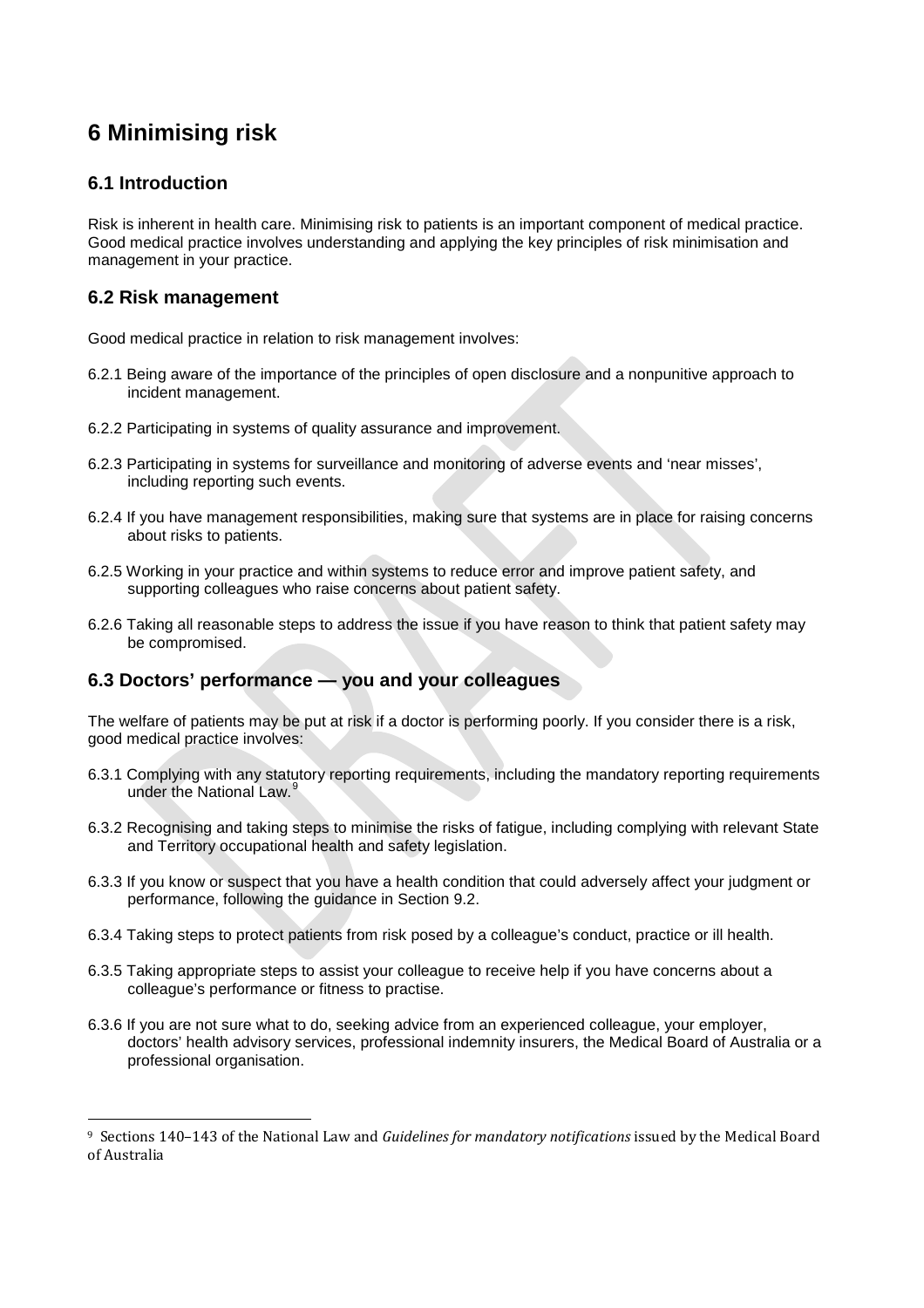# **7 Maintaining professional performance**

# **7.1 Introduction**

Maintaining and developing your knowledge, skills and professional behaviour are core aspects of good medical practice. This requires self-reflection and participation in relevant professional development, practice improvement and performance-appraisal processes, to continually develop your professional capabilities. These activities must continue throughout your working life, as science and technology develop and society changes.

# **7.2 Continuing professional development**

The Medical Board of Australia has established registration standards that set out the requirements for continuing professional development and for recency of practice under the National Law.

Development of your knowledge, skills and professional behaviour must continue throughout your working life. Good medical practice involves:

- 7.2.1 Keeping your knowledge and skills up to date.
- 7.2.2 Participating regularly in activities that maintain and further develop your knowledge, skills and performance.
- 7.2.3 Ensuring that your practice meets the standards that would be reasonably expected by the public and your peers.
- 7.2.4 Regularly reviewing your continuing medical education and continuing professional development activities to ensure that they meet the requirements of the Medical Board of Australia.
- 7.2.5 Ensuring that your personal continuing professional development program includes self-directed and practice-based learning.

<span id="page-20-0"></span><sup>&</sup>lt;sup>10</sup> Section 38(1)( c) and (e) of the National Law and registration standards issued by the Medical Board of Australia.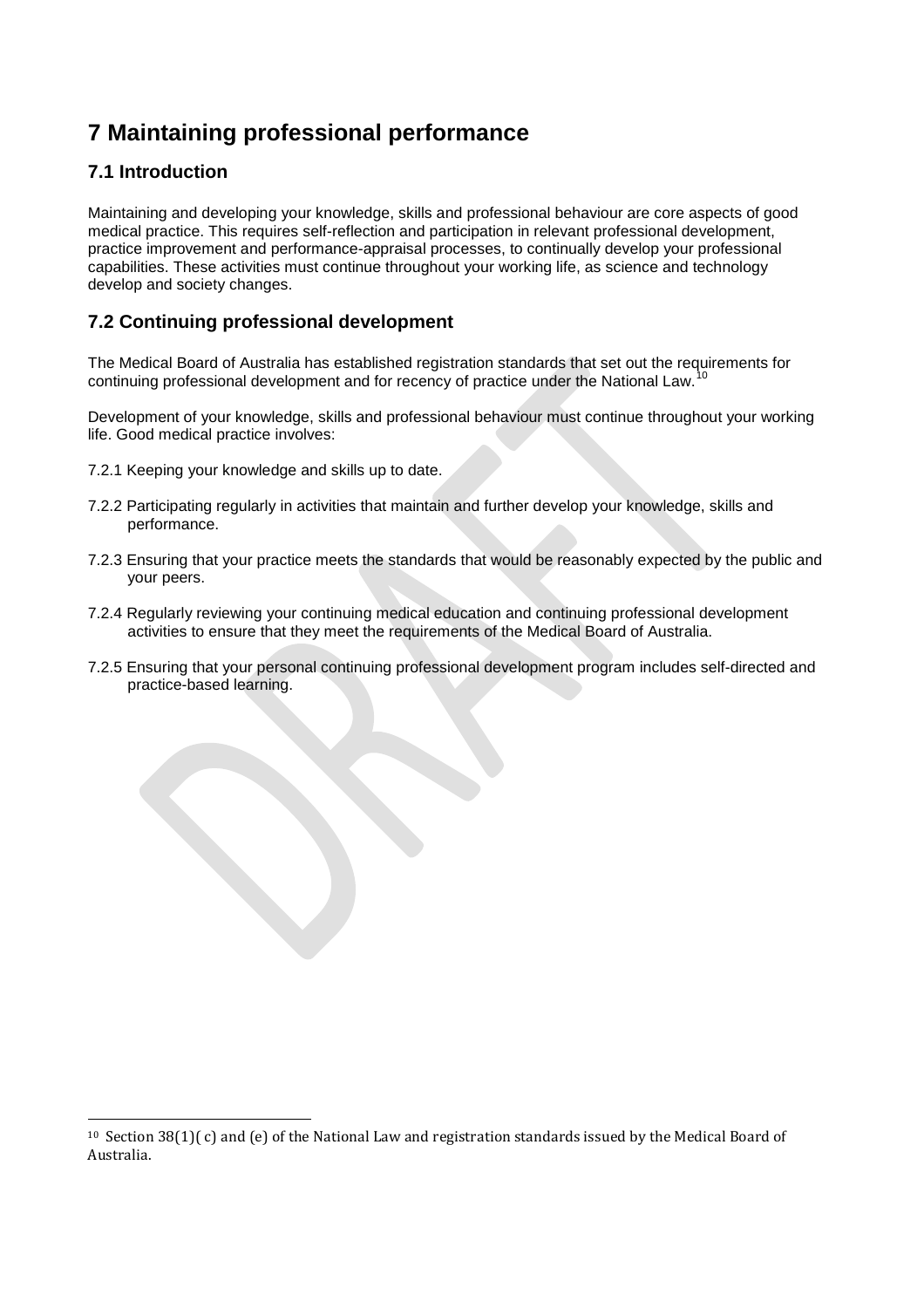# **8 Professional behaviour**

## **8.1 Introduction**

In professional life, doctors must display a standard of behaviour that warrants the trust and respect of the community. This includes observing and practising the principles of ethical conduct.

The guidance contained in this section emphasises the core qualities and characteristics of good doctors outlined in Section 1.4.

# **8.2 Professional boundaries**

Professional boundaries are integral to a good doctor–patient relationship. They promote good care for patients and protect both parties. Good medical practice involves:

- 8.2.1 Maintaining professional boundaries.
- 8.2.2 Never using your professional position to establish or pursue a sexual, exploitative or other inappropriate relationship with anybody under your care. This includes those close to the patient, such as their carer, guardian or spouse or the parent of a child patient. Specific guidelines on sexual boundaries have been developed by the Medical Board of Australia under the National Law.<sup>[11](#page-21-0)</sup>
- 8.2.3 Avoiding expressing your personal beliefs to your patients in ways that exploit their vulnerability or that are likely to cause them distress.

### **8.3 Reporting obligations**

Doctors have statutory obligations under the National Law to report various proceedings or findings to the Medical Board of Australia.<sup>[12](#page-21-1)</sup> They also have professional obligations to report to the medical board and their employer if they have had any limitations placed on their practice. Good medical practice involves:

- 8.3.1 Being aware of these reporting obligations
- . 8.3.2 Complying with any reporting obligations that apply to your practice.
- 8.3.3 Seeking advice from the medical board or your professional indemnity insurer if you are unsure about your obligations.

#### **8.4 Medical records**

Maintaining clear and accurate medical records is essential for the continuing good care of patients. Good medical practice involves:

- 8.4.1 Keeping accurate, up-to-date and legible records that report relevant details of clinical history, clinical findings, investigations, information given to patients, medication and other management in a form that can be understood by other health practitioners.
- 8.4.2 Ensuring that your medical records are held securely and are not subject to unauthorised access.

<span id="page-21-0"></span> <sup>11</sup> Section 39 of the National Law and *Sexual boundaries: Guidelines for doctors* issued by the Medical Board of Australia

<span id="page-21-1"></span><sup>12</sup> Sections 130, 140-143 of the National Law and *Guidelines for mandatory notifications* issued by the Medical Board of Australia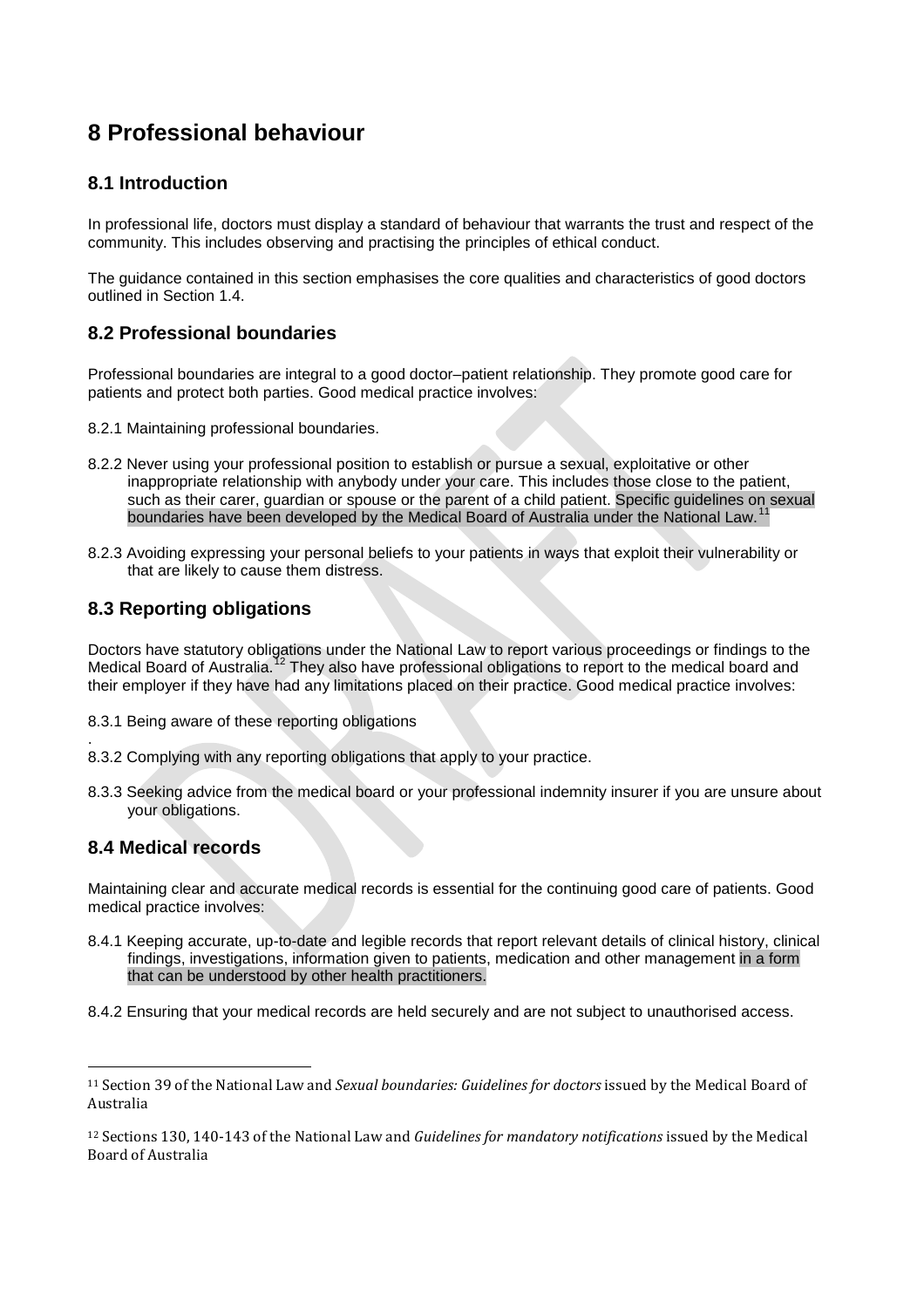- 8.4.3 Ensuring that your medical records show respect for your patients and do not include demeaning or derogatory remarks.
- 8.4.4 Ensuring that the records are sufficient to facilitate continuity of patient care.
- 8.4.5 Making records at the time of the events, or as soon as possible afterwards.
- 8.4.6 Recognising patients' right to access information contained in their medical records and facilitating that access.
- 8.4.7 Promptly facilitating the transfer of health information when requested by the patient.

#### **8.5 Insurance**

You have a professional obligation to ensure that your practice is appropriately covered by professional indemnity insurance. You must meet the requirements set out in the *Registration Standard for Professional Indemnity Insurance* established by the Medical Board of Australia under the National Law.<sup>[13](#page-22-0)</sup>

#### **8.6 Advertising**

Advertisements for medical services can be useful in providing information for patients. All advertisements must conform to relevant consumer protection legislation, the advertising provisions in the National Law and *Guidelines for Advertising of regulated health services* issued by the Medical Board of Australia.<sup>1</sup>

Good medical practice involves:

- 8.6.1 Making sure that any information you publish about your medical services is factual and verifiable.
- 8.6.2 Making only justifiable claims about the quality or outcomes of your services in any information you provide to patients.
- 8.6.3 Not guaranteeing cures, exploiting patients' vulnerability or fears about their future health, or raising unrealistic expectations.
- 8.6.4 Not offering inducements or using testimonials.
- 8.6.5 Not making unfair or inaccurate comparisons between your services and those of colleagues.

#### **8.7 Medico-legal, insurance and other assessments**

When you are contracted by a third party to provide a medico-legal, insurance or other assessment of a person who is not your patient, the usual therapeutic doctor–patient relationship does not exist. In this situation, good medical practice involves:

- 8.7.1 Applying the standards of professional behaviour described in this code to the assessment; in particular, being courteous, alert to the concerns of the person, and ensuring that you have the person's consent.
- 8.7.2 Explaining to the person your area of medical practice, your role, and the purpose, nature and extent of the assessment to be conducted.
- 8.7.3 Anticipating and seeking to correct any misunderstandings that the person may have about the nature and purpose of your assessment and report.

<span id="page-22-0"></span> <sup>13</sup> Section 38(1)( a) of the National Law and registration standards issued by the Medical Board of Australia

<span id="page-22-1"></span><sup>14</sup> Section 133 of the National Law and *Guidelines for advertising of regulated health services*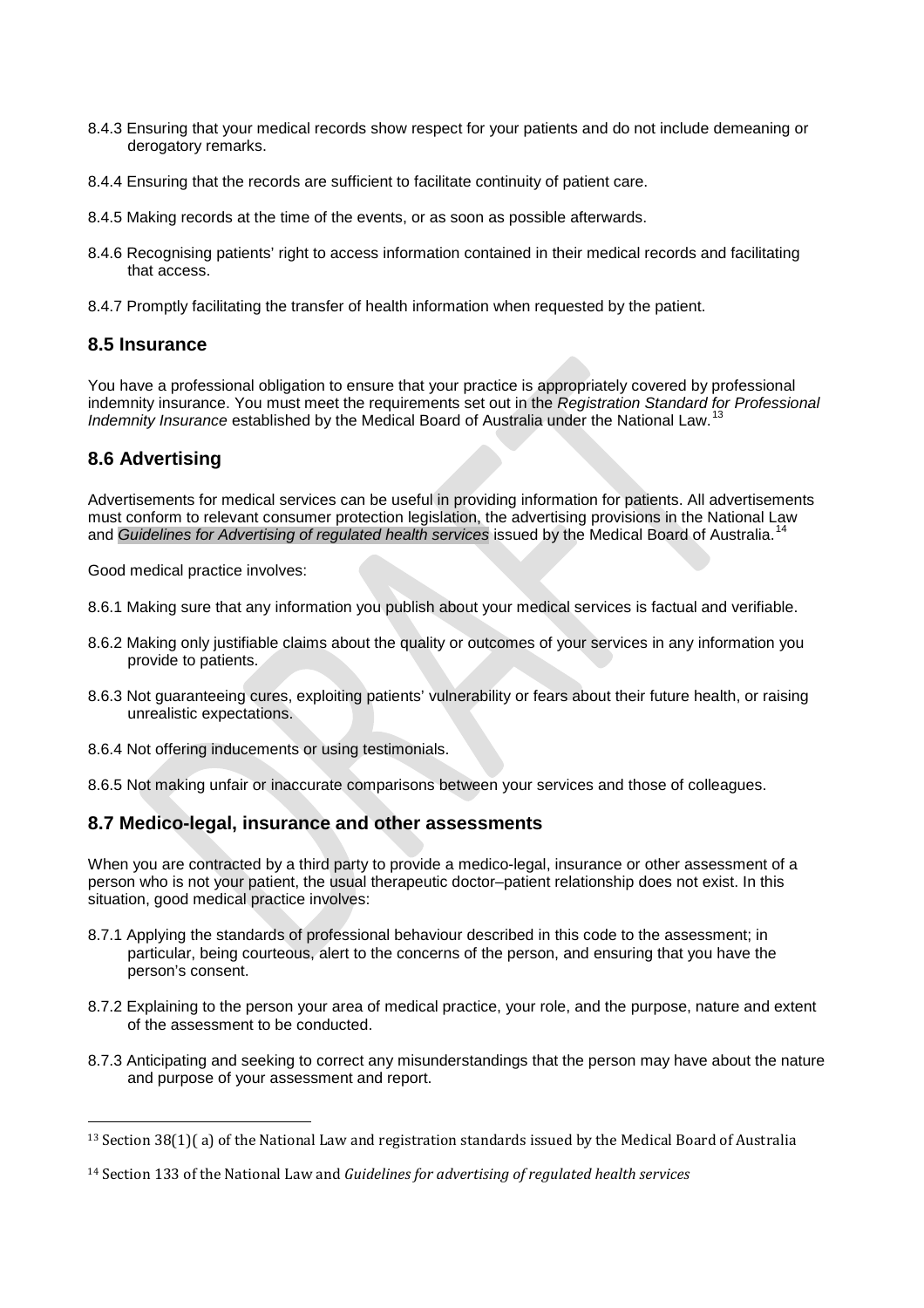- 8.7.4 Providing an impartial report (see Section 8.8).
- 8.7.5 Recognising that, if you discover an unrecognised, serious medical problem during your assessment, you have a duty of care to inform the patient or their treating doctor.

#### **8.8 Medical reports, certificates and giving evidence**

The community places a great deal of trust in doctors. Consequently, doctors have been given the authority to sign a variety of documents, such as death certificates and sickness certificates, on the assumption that they will only sign statements that they know, or reasonably believe, to be true. Good medical practice involves:

- 8.8.1 Being honest and not misleading when writing reports and certificates, and only signing documents you believe to be accurate.
- 8.8.2 Taking reasonable steps to verify the content before you sign a report or certificate, and not omitting relevant information deliberately.
- 8.8.3 Preparing or signing documents and reports if you have agreed to do so, within a reasonable and justifiable timeframe.
- 8.8.4 Making clear the limits of your knowledge and not giving opinion beyond those limits when providing evidence.

### **8.9 Curriculum vitae**

When providing curriculum vitae, good medical practice involves:

- 8.9.1 Providing accurate, truthful and verifiable information about your experience and your medical qualifications.
- 8.9.2 Not misrepresenting, by misstatement or omission, your experience, qualifications or position.

#### **8.10 Investigations**

Doctors have responsibilities and rights relating to any legitimate investigation of their practice or that of a colleague. In meeting these responsibilities, it is advisable to seek legal advice or advice from your professional indemnity insurer. Good medical practice involves:

- 8.10.1 Cooperating with any legitimate inquiry into the treatment of a patient and with any complaints procedure that applies to your work.
- 8.10.2 Disclosing, to anyone entitled to ask for it, information relevant to an investigation into your own or a colleague's conduct, performance or health.
- 8.10.3 Assisting the coroner when an inquest or inquiry is held into a patient's death by responding to their enquiries and by offering all relevant information.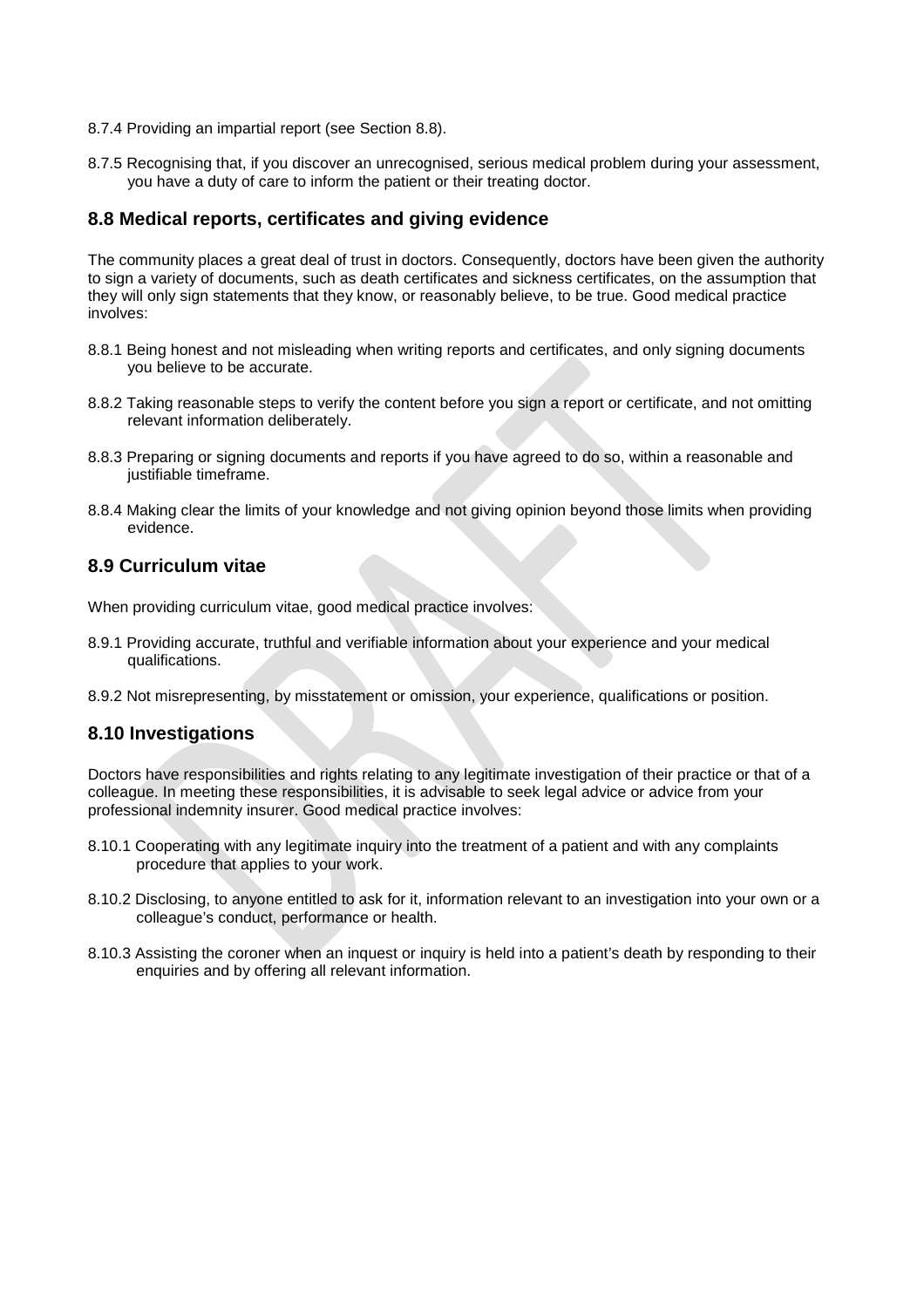## **8.11 Conflicts of interest**

Patients rely on the independence and trustworthiness of doctors for any advice or treatment offered. A conflict of interest in medical practice arises when a doctor, entrusted with acting in the interests of a patient, also has financial, professional or personal interests, or relationships with third parties, which may affect their care of the patient. Multiple interests are common. They require identification, careful consideration, appropriate disclosure and accountability. When these interests compromise, or might reasonably be perceived by an independent observer to compromise, the doctor's primary duty to the patient, doctors must recognise and resolve this conflict in the best interests of the patient.

Good medical practice involves:

- 8.11.1 Recognising potential conflicts of interest that may arise in relation to initiating or continuing a professional relationship with a patient.
- 8.11.2 Acting in your patients' best interests when making referrals and when providing or arranging treatment or care.
- 8.11.3 Informing patients when you have an interest that could affect, or could be perceived to affect, patient care.
- 8.11.4 Recognising that pharmaceutical and other medical marketing influences doctors, and being aware of ways in which your practice may be being influenced.
- 8.11.5 Recognising potential conflicts of interest in relation to medical devices and appropriately managing any conflict that arises in your practice.
- 8.11.6 Not asking for or accepting any inducement, gift or hospitality of more than trivial value, from companies that sell or market drugs or appliances or provide services that may affect, or be seen to affect, the way you prescribe for, treat or refer patients.
- 8.11.7 Not asking for or accepting fees for meeting sales representatives.
- 8.11.8 Not offering inducements to colleagues, or entering into arrangements that could be perceived to provide inducements.
- 8.11.9 Not allowing any financial or commercial interest in a hospital, other health care organisation, or company providing health care services or products to adversely affect the way in which you treat patients. When you or your immediate family have such an interest and that interest could be perceived to influence the care you provide, you must inform your patient.

### **8.12 Financial and commercial dealings**

Doctors must be honest and transparent in financial arrangements with patients. Good medical practice involves:

- 8.12.1 Not exploiting patients' vulnerability or lack of medical knowledge when providing or recommending treatment or services.
- 8.12.2 Not encouraging patients to give, lend or bequeath money or gifts that will benefit you directly or indirectly.
- 8.12.3 Avoiding financial involvement, such as loans and investment schemes, with patients.
- 8.12.4 Not pressuring patients or their families to make donations to other people or organisations.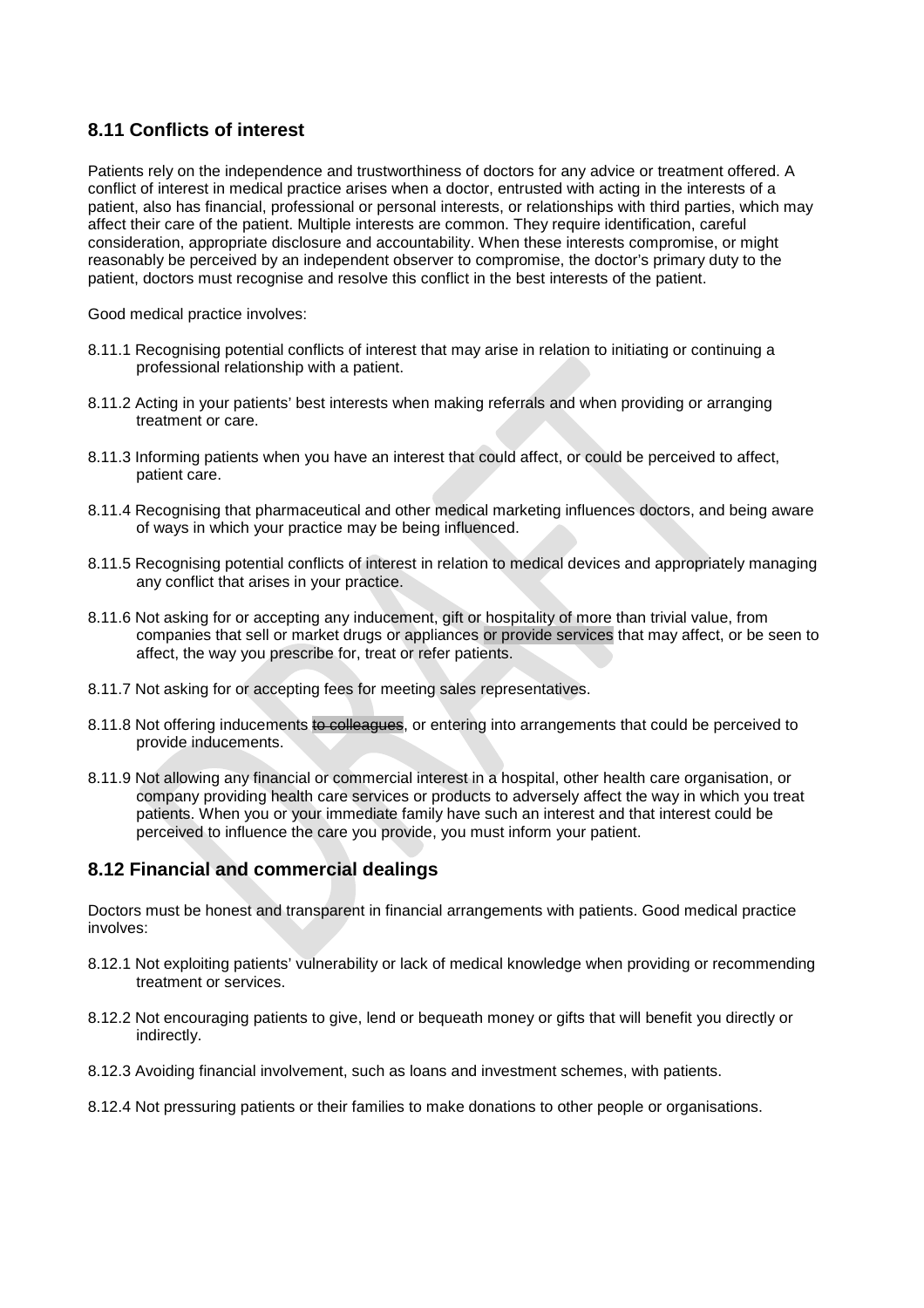- 8.12.5 Being transparent in financial and commercial matters relating to your work, including in your dealings with employers, insurers and other organisations or individuals. In particular:
	- declaring any relevant and material financial or commercial interest that you or your family might have in any aspect of the patient's care
	- declaring to your patients your professional and financial interest in any product you might endorse or sell from your practice, and not making an unjustifiable profit from the sale or endorsement.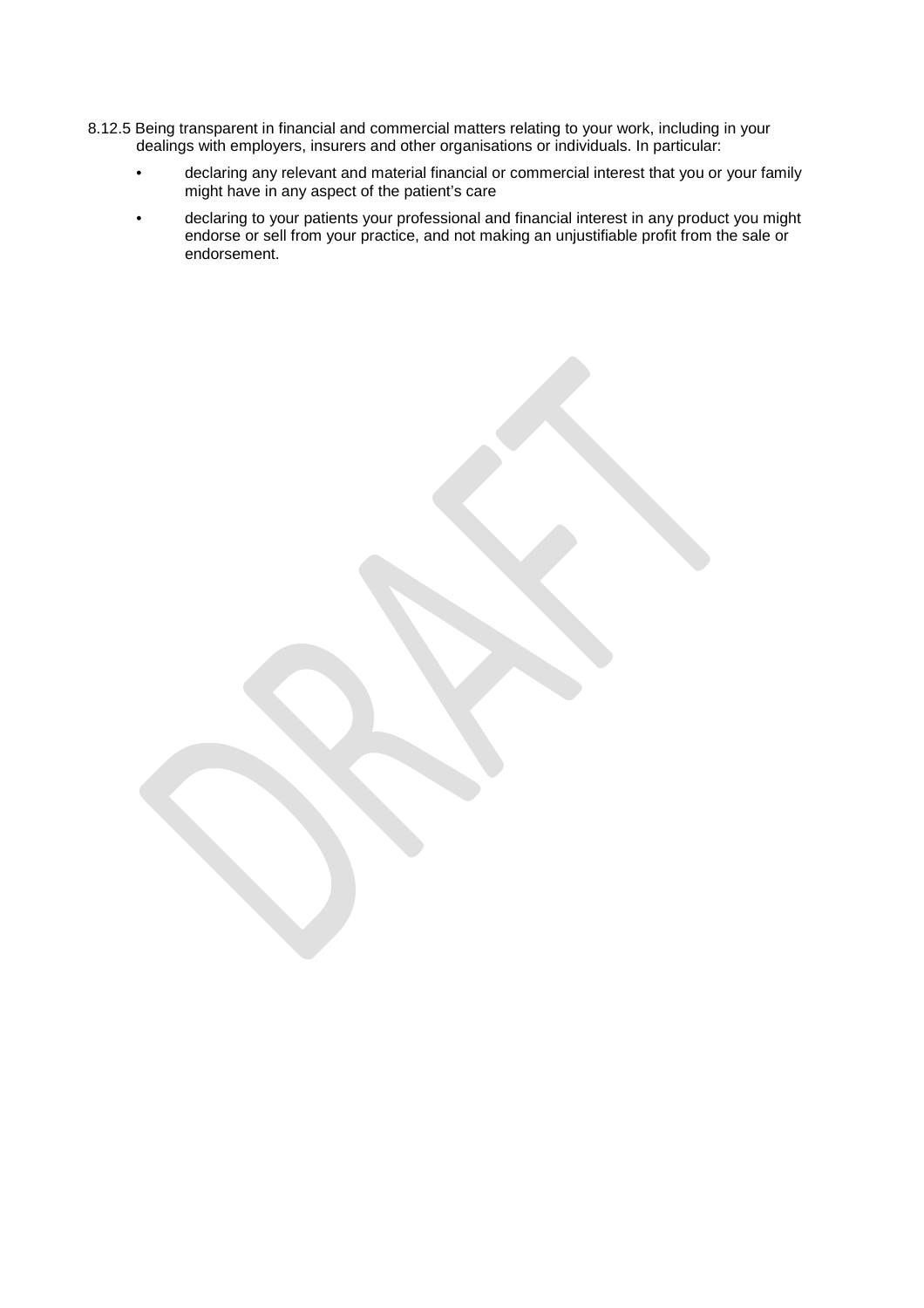# **9 Ensuring doctors' health**

## **9.1 Introduction**

As a doctor, it is important for you to maintain your own health and wellbeing. This includes seeking an appropriate work–life balance.

### **9.2 Your health**

Good medical practice involves:

- 9.2.1 Having a general practitioner.
- 9.2.2 Seeking independent, objective advice when you need medical care, and being aware of the risks of self-diagnosis and self-treatment.
- 9.2.3 Making sure that you are immunised against relevant communicable diseases.
- 9.2.4 Conforming to the legislation in your state or territory in relation to self-prescribing.
- 9.2.5 Recognising the impact of fatigue on your health and your ability to care for patients, and endeavouring to work safe hours wherever possible.
- 9.2.6 Being aware of the doctors' health program in your state or t erritory if you need advice on where to seek help.
- 9.2.7 If you know or suspect that you have a health condition or impairment that could adversely affect your judgment, performance or your patient's health:
	- not relying on your own assessment of the risk you pose to patients
	- consulting your doctor about whether, and in what ways, you may need to modify your practice, and following the doctor's advice.

# **9.3 Other doctors' health**

Doctors have a responsibility to assist medical colleagues to maintain good health. All health professionals have responsibilities in certain circumstances for mandatory notification under the National Law.<sup>[15](#page-26-0)</sup> Good medical practice involves:

- 9.3.1 Providing doctors who are your patients with the same quality of care you would provide to other patients.
- 9.3.2 Notifying the Medical Board of Australia if you are treating a doctor whose ability to practise may be impaired and may thereby be placing patients at risk. This is always a professional, and in some jurisdictions, a statutory responsibility under the National Law.
- 9.3.3 Encouraging a colleague (whom you are not treating) to seek appropriate help if you believe they may be ill and impaired. If you believe this impairment is putting patients at risk, notify the Medical Board of Australia. It may also be wise to report your concerns to the doctor's employer and to a doctors' health program.
- 9.3.4 Recognising the impact of fatigue on the health of colleagues, including those under your supervision, and facilitating safe working hours wherever possible.

<span id="page-26-0"></span> <sup>15</sup> Sections 140-143 of the National Law and *Guidelines for mandatory notifications* issued by the Medical Board of Australia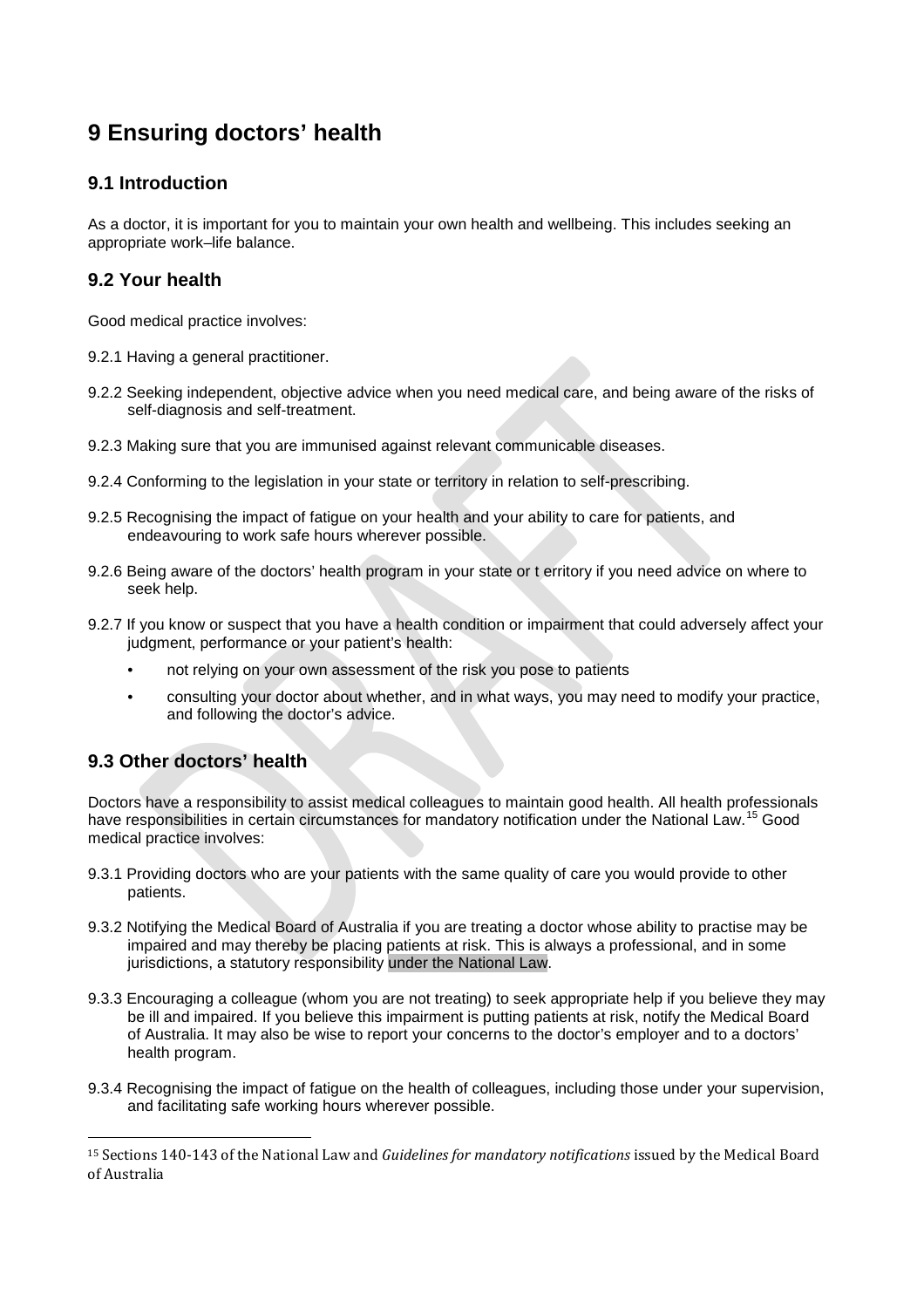# **10 Teaching, supervising and assessing**

## **10.1 Introduction**

Teaching, supervising and mentoring doctors and medical students is important for their development and for the care of patients. It is part of good medical practice to contribute to these activities and provide support, assessment, feedback and supervision for colleagues, doctors in training and students.

# **10.2 Teaching and supervising**

Good medical practice involves:

- 10.2.1 Seeking to develop the skills, attitudes and practices of an effective teacher, whenever you are involved in teaching.
- 10.2.2 Making sure that any doctor or medical student for whose supervision you are responsible receives adequate oversight and feedback.

### **10.3 Assessing colleagues**

Assessing colleagues is an important part of making sure that the highest standards of medical practice are achieved. Good medical practice involves:

- 10.3.1 Being honest, objective and constructive when assessing the performance of colleagues, including students. Patients will be put at risk if you describe as competent someone who is not.
- 10.3.2 Providing accurate and justifiable information when giving references or writing reports about colleagues. Do so promptly and include all relevant information.

#### **10.4 Medical students**

Medical students are learning how best to care for patients. Creating opportunities for learning improves their clinical practice and nurtures the future workforce. Good medical practice involves:

- 10.4.1 Treating your students with respect and patience.
- 10.4.2 Making the scope of the student's role in patient care clear to the student, to patients and to other members of the health care team.
- 10.4.3 Informing your patients about the involvement of medical students, and encouraging their consent for student participation while respecting their right to choose not to consent.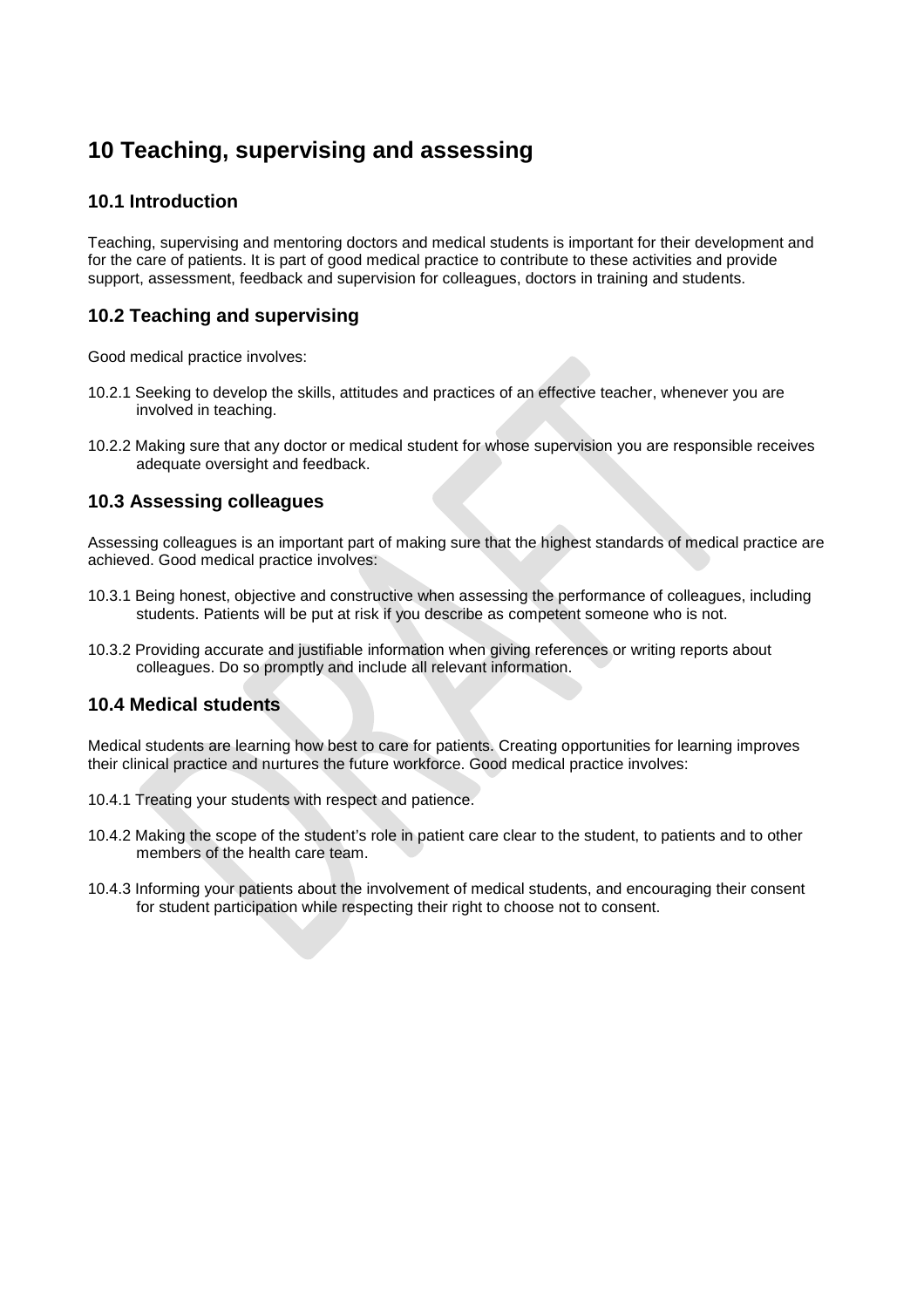# **11 Undertaking research**

# **11.1 Introduction**

Research involving humans, their tissue samples or their health information, is vital in improving the quality of health care and reducing uncertainty for patients now and in the future, and in improving the health of the population as a whole. Research in Australia is governed by guidelines<sup>[16](#page-28-0)</sup> issued in accordance with the *National Health and Medical Research Council Act 1992*. If you undertake research, you should familiarise yourself with, and follow, these guidelines.

Research involving animals is governed by legislation in states and territories and by guidelines issued by the National Health and Medical Research Council (NHMRC).<sup>[17](#page-28-1)</sup>

#### **11.2 Research ethics**

Being involved in the design, organisation, conduct or reporting of health research involving humans brings particular responsibilities for doctors. These responsibilities, drawn from the NHMRC guidelines, include:

- 11.2.1 According to participants the respect and protection that is due to them.
- 11.2.2 Acting with honesty and integrity.
- 11.2.3 Ensuring that any protocol for human research has been approved by a human research ethics committee, in accordance with the *National Statement on Ethical Conduct in Human Research.*
- 11.2.4 Disclosing the sources and amounts of funding for research to the human research ethics committee.
- 11.2.5 Disclosing any potential or actual conflicts of interest to the human research ethics committee.
- 11.2.6 Ensuring that human participation is voluntary and based on an adequate understanding of sufficient information about the purpose, methods, demands, risks and potential benefits of the research.
- 11.2.7 Ensuring that any dependent relationship between doctors and their patients is taken into account in the recruitment of patients as research participants.
- 11.2.8 Seeking advice when research involves children or adults who are not able to give informed consent, to ensure that there are appropriate safeguards in place. This includes ensuring that a person empowered to make decisions on the patient's behalf has given informed consent, or that there is other lawful authority to proceed.
- 11.2.9 Adhering to the approved research protocol.
- 11.2.10 Monitoring the progress of the research and promptly reporting adverse events or unexpected outcomes.
- 11.2.11 Respecting the entitlement of research participants to withdraw from any research at any time and without giving reasons.

<span id="page-28-0"></span> <sup>16</sup> *National Statement on Ethical Conduct in Human Research* NHMRC 2007;

<http://www.nhmrc.gov.au/guidelines/publications/e72> and the *Australian Code for the Responsible Conduct of Research* NHMRC 2007; <http://www.nhmrc.gov.au/guidelines/publications/r39>

<span id="page-28-1"></span><sup>17</sup> *Australian Code of Practice for the Care and Use of Animals for Scientific Purposes*, 7th edition NHMRC 2004; <http://www.nhmrc.gov.au/guidelines/publications/ea16>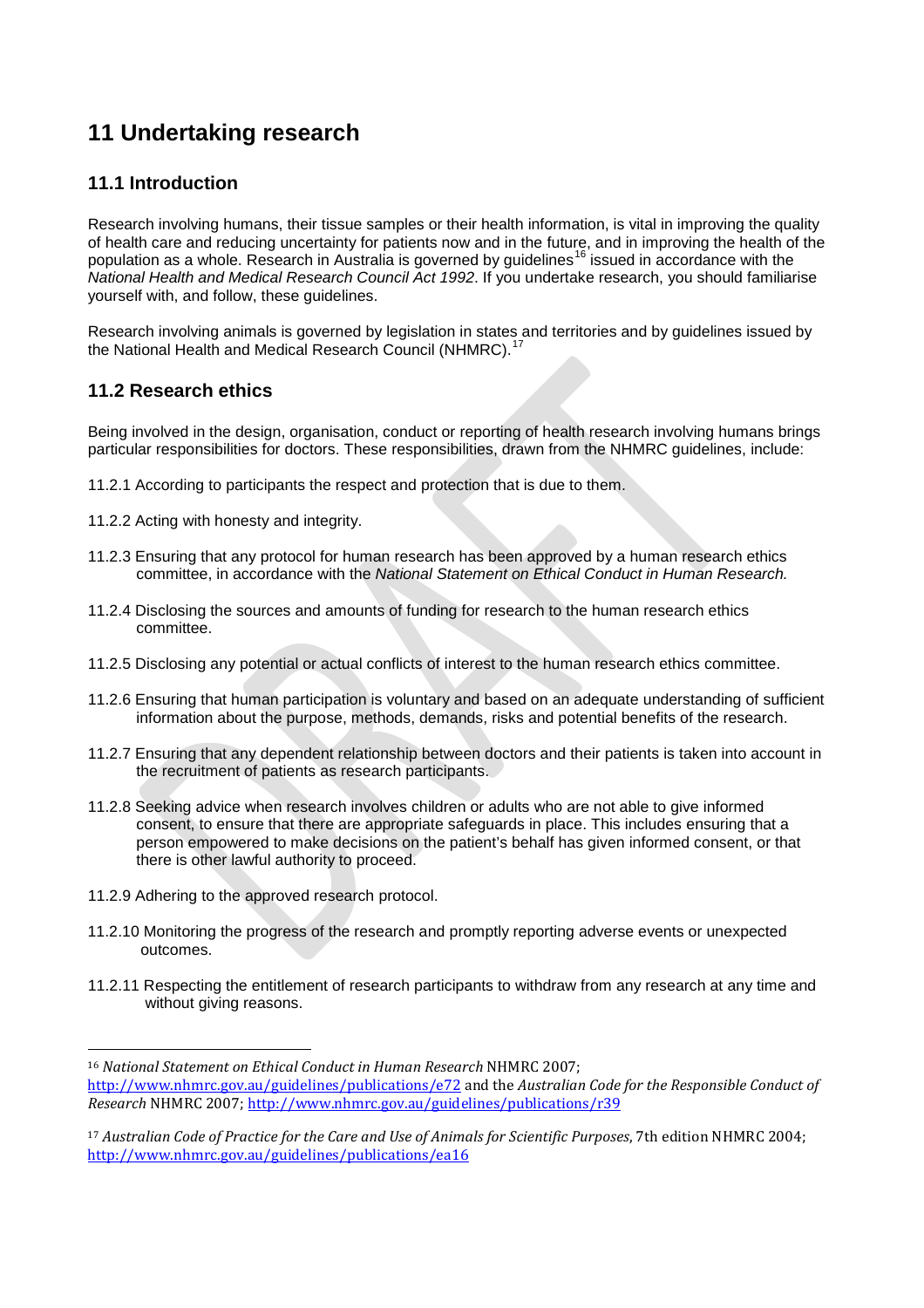- 11.2.12 Adhering to the guidelines regarding publication of findings, authorship and peer review.
- 11.2.13 Reporting possible fraud or misconduct in research as required under the *Australian Code for the Responsible Conduct of Research.*

#### **11.3 Treating doctors and research**

When you are involved in research that involves your patients, good medical practice includes:

- 11.3.1 Respecting the patient's right to withdraw from a study without prejudice to their treatment.
- 11.3.2 Ensuring that a patient's decision not to participate does not compromise the doctor–patient relationship or their care.